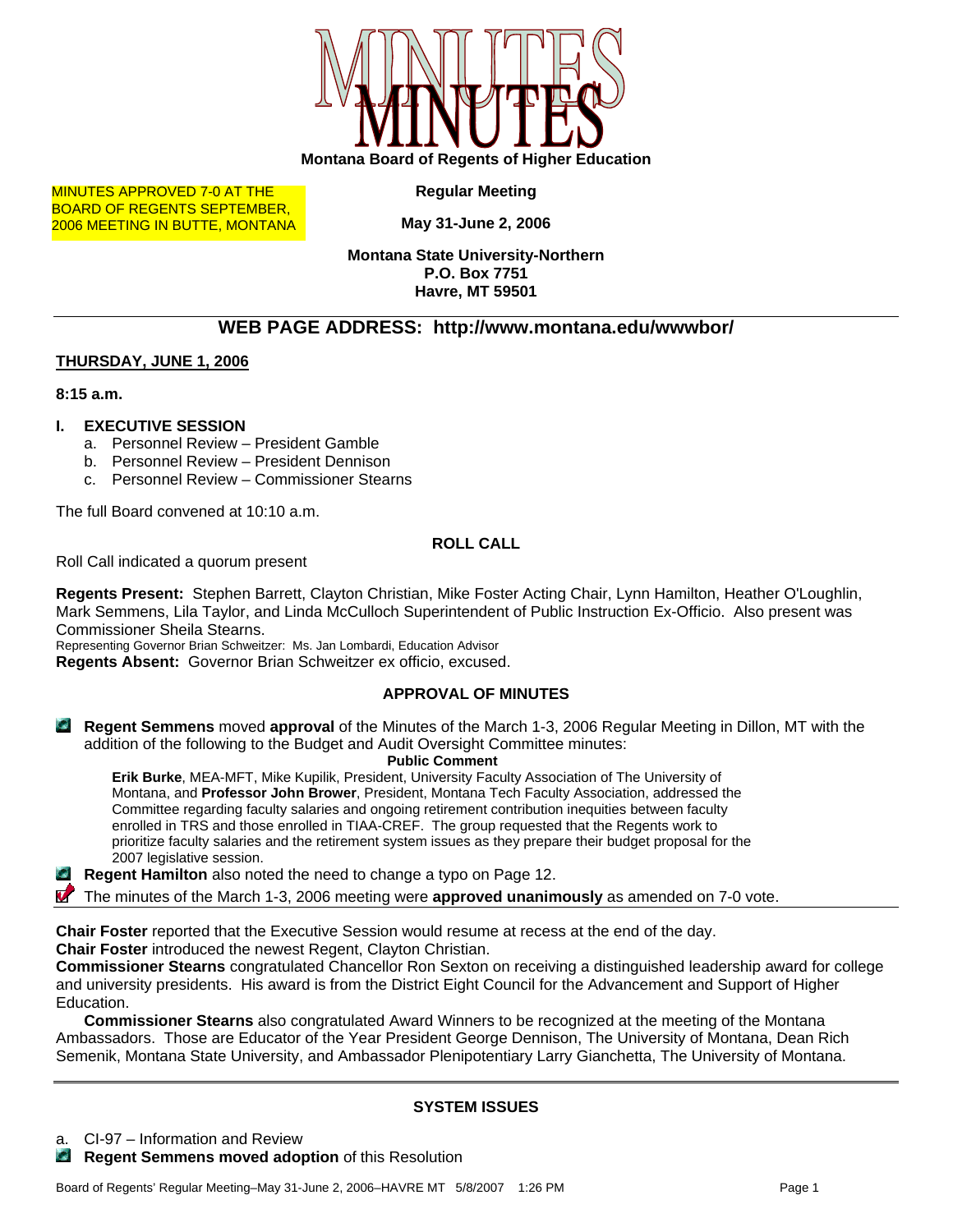*Regent Semmens reported he had reviewed documents on state spending nationwide. The same concept as this item was approved in Colorado under the title of TABOR. Since then they have slipped to 48th or 50th in ranking for child care,*  and care of the elderly. The prison population has increased more highly than the general population, and education will *be cut to fund these services. He noted this is bad public policy and bad business. Regent O'Loughlin introduced Cole Arthun Interim MAS President. He reported that students support disseminating this information. Superintendent of Public Instruction Linda McCulloch said that if CI-97 is approved it will stop all progress, and No Child Left Behind will be impacted more negatively than it is now in Montana. Regent Barrett emphasized that the university system has the obligation to educate the citizenry about the complexity of this issue. He indicated he would support this resolution.* 

**T** The Resolution was approved unanimously on 7-0 vote.

b. Strategic Plan – Discussion – Commissioner Stearns/Associate Commissioner Gibson

Item b. was deferred to later in the meeting.

c. Six-Mill levy - Guidance and discussion

*There was discussion of changing the third step in the approval process from Legislative action to staff action, of removing*  the sunset clause, and possibly increasing the 6 mills. Regents Foster and Semmens will attend the PEPB meeting and *discuss these issues to see if there is any openness to change. When the MUS took on the Vo-Techs there was going to*  be an added 2mills for them, but it did not occur. This should be considered since the 1.5 mills collected in the counties *with those schools go directly into the general fund rather than to the schools.* 

d. SummitNet 3

*Mr. Ray Ford, CIO at UM-Missoula explained this is the state network throughout Montana. Montana however is not on the national network and needs to get there. Lacking that network makes it difficult to build in-state. The current contract expires at the end of June 2007. They need to begin creating the RFP now. Mr. Ford indicated that through a grant program, they would be able to get the use of the dark fiber that runs down Route 95 and it would allow them to approach the contract in a new way. The State and MSU have signed on with Quest. UM had contracted with CenturyTel and others who acted as the integrator and acquired all needed assets and UM paid. Mr. Ford said they are now looking at MUS acquiring the rights to the dark fiber, and through a partnership share the integration. They currently spend the*  same amount or more with vendors. It will lower the cost on the core of the network so that more can be spent on the *edges. This will allow getting the infrastructure to the outskirts in Montana without spending more money. There is no intention to build their own network and sell it to others. Regent Foster asked about the capacity of such a system and if other industries could join in as well. His example was health care which is interested in having access to electronic health records in outlying areas. Health care is an interesting challenge. Hospitals on one hand typically are non-profit, while doctors' offices are for-profit. A discount was granted for education and research, but did not include for-profits. Service will not be extended to any other entity as it is only for the University and State Government, with the possible*  exception of local governments and non-profits. It can be used for research and technology transfer. Since the *reservations are federal they have not been included either, but eventually it might be offered to the tribal colleges and K-12. Regent Barrett asked what dark fiber is. Mr. Ford indicated it is fiber already in the ground that is not being used by anyone. If they take up the dark fiber, they will also be managing the equipment hookup at the ends.*  e. Policy on Disposal of Computers ITEM 131-107-R0506

*Mr. Mark Sheehan requested approval of this policy to bring the system into compliance with state and federal standards.*  **Chair Foster** announced that Mr. Sheehan was leaving the system and thanked him for all he had done to help the MUS. **Regent Barrett** moved **APPROVAL** of Item e.

**The Motion was approved unanimously** on 7-0 vote.

i. Local Legislators - Discussion

*Representative Bergren welcomed the Board to Havre, and apologized that none of his colleagues had arrived. Rep. Bergren indicated that during the next Legislative session he will be working to include higher education in the discussions. He said they had done great work in the last session with one-time funding, and a record amount in on-going funds for K-12. More work is needed, but he believes that higher education now has a greater stake. Regent Barrett* indicated he hoped that Rep. Bergren and other legislators would spend more time in the Board meetings so they could *see how they are managing the funds the State provides. Rep. Bergren agreed that education is an investment rather than an expense, and said that the rate of State funding was going the wrong way.* 

f. MIEA Resolutions

*Commissioner Stearns reported to the Board that she would be presenting to them for Board adoption responses to one or more of the MIEA Resolutions.* 

g. Review of Residency Changes and the Related Policies

**Associate Commissioner Robinson** reported that after a review of the data, there had been no significant change over the years in the transition of non-resident students to resident students. He therefore saw no need to change the Board policy. **Regent Semmens** agreed with his recommendation.

h. General System Issues

*Commissioner Stearns told the Board that at some point they will need to take action on some of the issues she was*  reporting on. Her first item was the breach of the server in OCHE. She thanked the many ITSD and campus people, *Tyler Trevor, Edwina Dale, and Dave Gibson of OCHE for the tremendous amount of effort they dedicated to resolving this issue. Further, there may have been up to 1500 names connected with social security numbers. All of those were notified and given steps to follow.*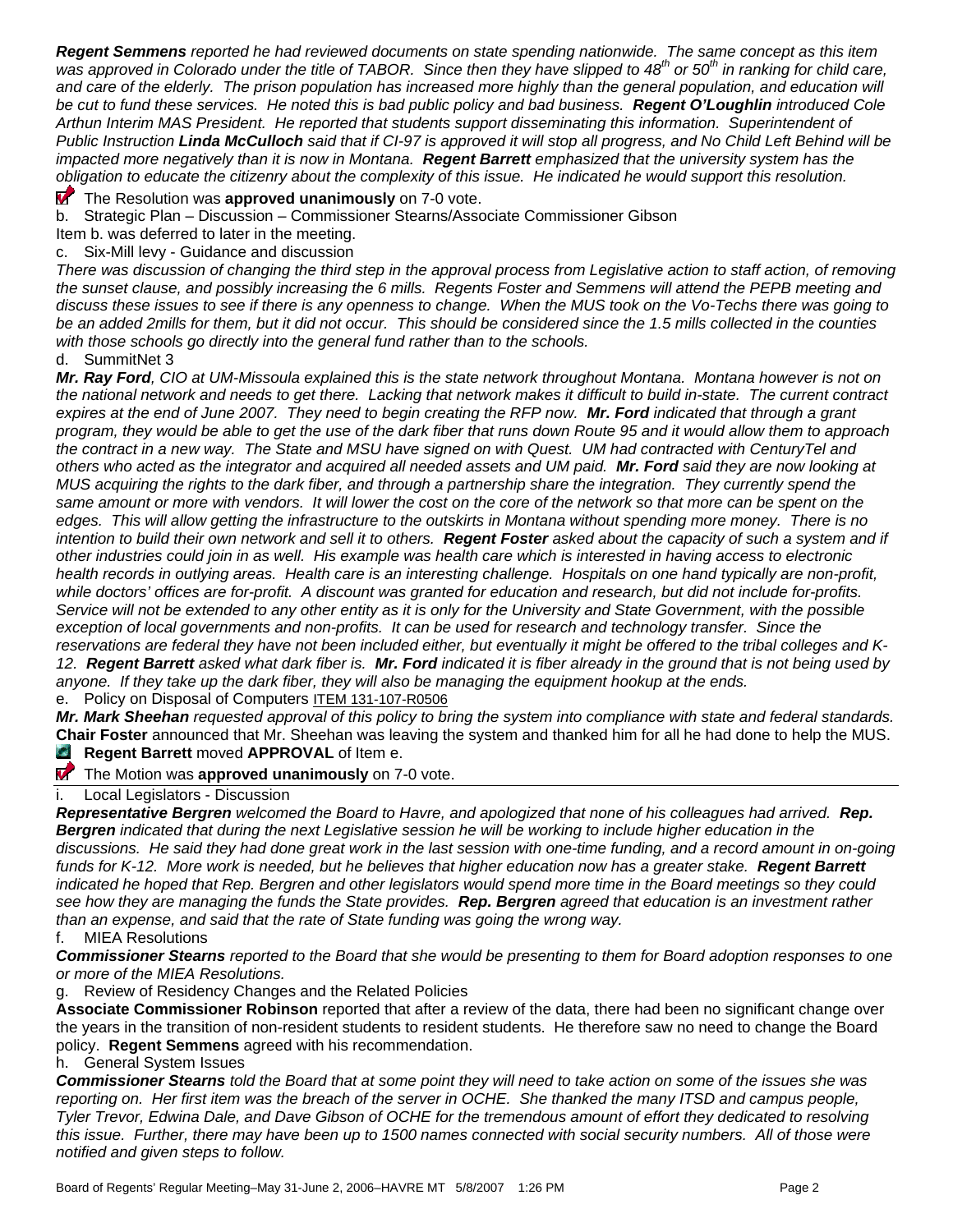*The next issue was the Bitterroot Valley group looking at forming a community college. It is very premature, and possibly not the best idea. She advised the Board the group may at some point request time for public comment.* 

*The Environmental Quality Control interim committee has taken on the task of the trust lands and will work on the issues of administrative fees. They provided a great report, and there is progress. The basic question is if it is constitutional to take the administrative fees on MUS trust lands. They are recommending some constitutional change in regard to the Morrell Act trust lands. More information and materials will be on the Agenda in September.* 

*OCHE had received letters from the Legislative Auditors that there may have been conflict of interest or ethics statutes at INSA. They were copied to the Governor and President Dennison.* 

*The last item was the progress on the OCHE building situation. They may need to have a special meeting or conference call meeting, or an action item at the July meeting. City Manager Tim Burton had come to the March meeting and assured the Board that Helena was eager to keep OCHE but that other issues of occupancy had arisen. There was a major change in the revenue stream for GSL. With the Federal Budget Reconciliation Act, they have lost a significant part of their income stream. They decided they should not give up their very favorable lease at 2500 Broadway. Under the circumstances, one third of the new building would house OCHE and BPE, and two thirds would be an unknown. In*  further discussions, they tried to find other tenants to make the bond payments. One more zoning issue will come to the *Commission on June 5, and is another junction. Since it is very uncertain this can now be pulled together, OCHE may ask for approval of a change in direction on the building.* 

j. Faculty Appeal – Action Item – ITEM 131-118-R0506

No motion was made on Item j.

k. Student Appeal – Action Item – ITEM 131-119-R0506

**Regent Barrett** moved to have the Board **hear** this item due to the campus stating that it had no discretion to grant the appeal.

*Chief Legal Counsel Catherine Swift advised the Board that, while the campus decision may have said that, OCHE did a complete review of the residency appeal and applied the rebuttable presumption properly so the case had been properly reviewed and denied.* 

Since the meeting was running late, it was decided to return to this issue immediately after lunch.

The Board recessed for lunch with the MAS at 12:15 p.m.

The meeting reconvened at 1:30 p.m.

**Regent Barrett withdrew** his motion on the student appeal.

i. Local Legislators – Discussion CONTINUED

*Rep. Musgrove addressed the needs for the infrastructure at MSU-Northern. He is a member of the Appropriations Committee, and indicated that if these problems are not addressed, they will end up trying to catch up. He noted the ATC building was a magnificent public/private partnership. LRBP only provided half the money and the campus made it happen through donations for the other half. He advised the Board that the Indemnity Trust will sunset in 2014, and the science and water programs at Northern will be affected. The Legislative Finance Committee is looking at it and will meet on June 8. Commissioner Stearns said this is the first time she was aware they were trying to remove it from the statutory funding for MSU-Northern. Chancellor Capdeville indicated that if they lose that money, there would be no way they could backfill it from their funds. If the funds are removed from Northern, they remain in the Indemnity Trust Fund and will be given out to others as grants. Mr. Alan Peura noted that in the last session, HJR36 looked into this. The concern was the allocation had not been looked at to see if they were meeting the goals. They did a close evaluation to*  see what the priorities should be. The \$240,000 for MSU-N ended up at the bottom of the list. The intent of the *Committee was to sponsor legislation to find a new allocation formula and not to fund the \$240,000 to Northern from that fund any longer. The Legislative Finance Committee will look at it on June 8. He indicated he would send the agenda to both Commissioner Stearns and Associate Commissioner Gibson. Chair Foster requested Commissioner Stearns, and Associate Commissioners Robinson and Gibson to monitor this issue closely and keep the Board informed on where it is headed and find an opportunity to visit with members of the Finance Committee to get their thinking.*  **END SYSTEM ISSUES** 

#### **DISCUSSION WITH CAMPUS LEADERS**

(President Geoff Gamble, Chancellor Alex Capdeville, and Dean Mary Moe) *This discussion was deferred until Friday morning before the Student Reports.* 

# **BUDGET AND AUDIT OVERSIGHT ITEMS**

#### a. Strategic Plan

Item a. was deferred to the end.

- b. Report from the Associate Commissioner for Fiscal Affairs
	- 1. New Wellness Center MSU-Northern *Associate Commissioner Robinson indicated he will visit with the Governor on this issue to get an understanding of the rationale, and what changes MUS needs to make in its process through that office.*
	- 2. Change in fees for Student Health Insurance As directed by the Board, the Commissioner has approved an increase in Student Health Insurance fees of 4% to 5%.
	- 3. Approval of Contract with new vendor for Montana Family Education Savings Plan ITEM 131-109-R0506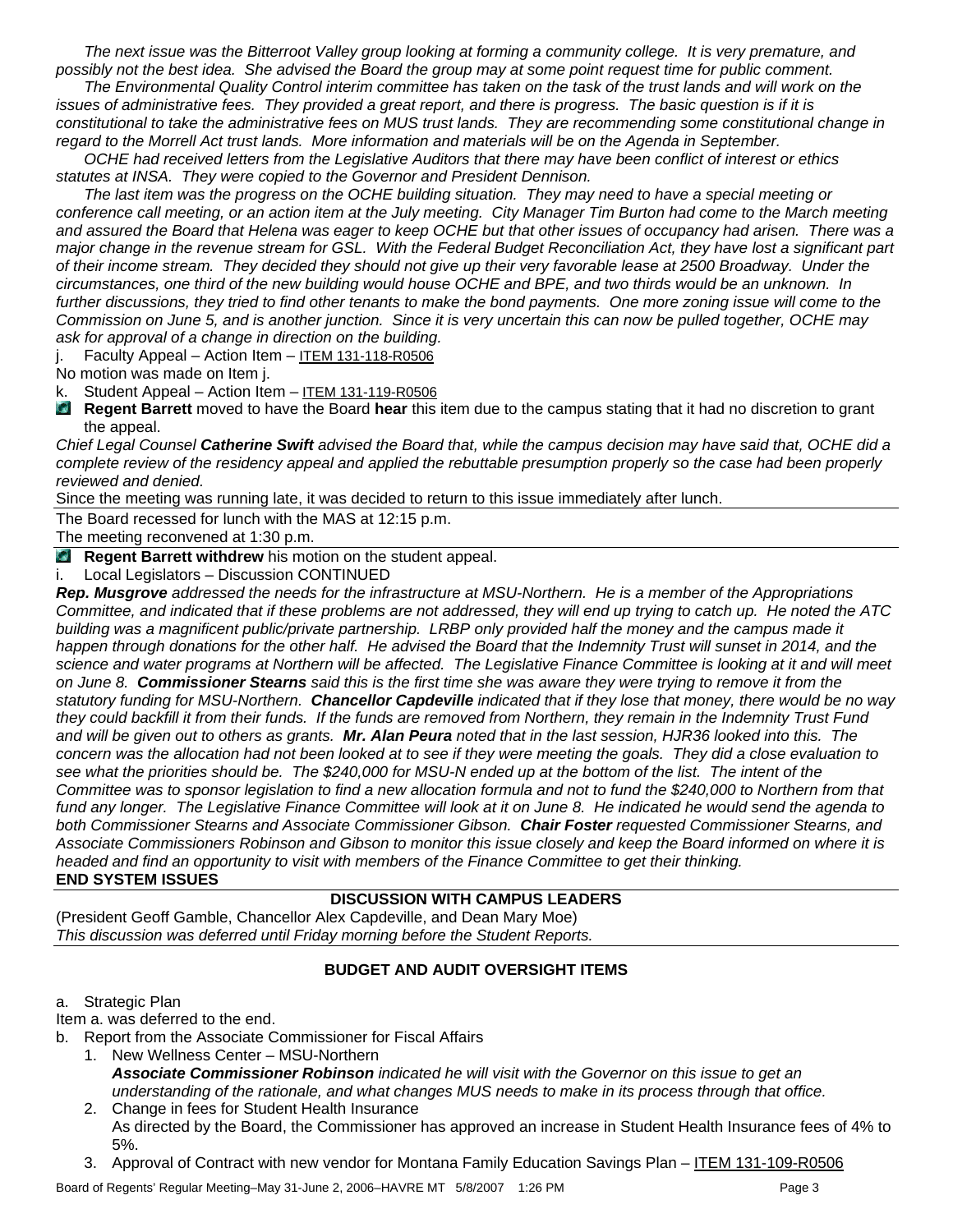This item requires approval by the Board. The Vendor will be looking at a new fee schedule sometime later this year, and will provide net fee reports as the Board had requested.

- **Regent Semmens** moved **APPROVAL** of Item 3. C)
- **T** The Motion was **approved unanimously** on 7-0 vote.
- 4. Foundation Operating Agreement; The University of Montana-Missoula ITEM 131-1011-R0506
- 5. Foundation Operating Agreement; The University of Montana-Western ITEM 131-1603-R0506
- **Regent Semmens** moved **APPROVAL** of Items 4 and 5.
- **T** The Motion was **approved unanimously** on 7-0 vote.

c. Approval of Project Priority List, Long Range Building Program Montana University System – ITEM 131-112-R0506 C. **Regent Semmens** moved **APPROVAL** of Item c.

**The Motion was approved unanimously** on 7-0 vote.

d. OTO Appropriations – ITEM 131-113-R0506

*Regent Semmens affirmed that the number one priority is adequate funding for the core. If there are extra dollars, they could be used for the ideas presented here.* 

**Regent Semmens** moved **APPROVAL** of Item d.

Following extensive discussion on adding, removing, increasing, decreasing, or prioritizing the initiatives, Regent Semmens made the following amendment to his motion:

**Regent Semmens AMENDED** his motion with the following changes:

Priority one will be "Provide adequate funding to the educational units sufficient to limit tuition increases to 5% at the four-year campuses and 0% at the two-year campuses with a footnote that the amount is to be determined by the OCHE fiscal staff in collaboration with the Legislative Budget staff. The  $2^{nd}$  priority - Improve Affordability; 3<sup>rd</sup> -Transferability; 4<sup>th</sup> - Distance Learning;  $\bar{S}^{th}$  - Indian Ed for All; 6<sup>th</sup> - Healthcare Ed;  $7<sup>th</sup>$  - Equipment & Technology;  $8<sup>th</sup>$  - Deferred Maintenance for CCs;  $9<sup>th</sup>$  - Workforce Training & Prog. Dev. In High Demand fields. The Need-based Endowment is the final initiative with no dollar amount recommended.

# The Motion **as amended** was **approved unanimously** on 7-0 vote.

Following a ten-minute break, the Board reconvened at 3:17 p.m.

e. FY07 Tuition Rates, Flathead Valley Community College, and Dawson Community College - ITEM 131-104-R0506 **Regent Semmens** moved **APPROVAL** of Item e.

**The Motion was approved unanimously** on 7-0 vote.

f. Montana University System Revised Tuition Matrices – FY07 - ITEM 131-106-R0506

This item is based on the directions from the Board at the March meeting to refund the retirement holdback to the students.

**Regent Semmens** moved **APPROVAL** of Item f.

- **The Motion was approved unanimously** on 7-0 vote.
- g. Approval of Two Budget Amendment Requests; Office Commissioner of Higher Education ITEM 131-115-R0506
- $\bullet$ **Regent Semmens** moved **APPROVAL** of Item g.
- **The Motion was approved unanimously** on 7-0 vote.

h. Negative Fund Balance Report

*Regent Semmens indicated the reports show the funds are in good condition. MSU-Northern was delayed in providing their report, which is attached to these minutes.* 

i. Proposed Transfer of Real Property Interest in Lots 1 Through 22 of Block 32 of the Homevale Addition in the City of Missoula to Missoula County High School District No. 1 (MCHS) Pursuant to a Mediated Settlement Agreement & Release; The University of Montana-Missoula - ITEM 131-1001-R0506

The funds from this mediated settlement are dedicated to the College of Technology. **President Dennison** asked the Board to authorize the Commissioner and himself to sign the final deed and details.

- **Regent Semmens** moved **APPROVAL** of Item i. with the addition of President Dennison's request
- **The Motion was approved unanimously** on 7-0 vote.
- j. Authorization to Secure Intercap Loan from Board of Investments for campus expansion FVCC ITEM 131-108-R0506
- **Regent Semmens** moved **APPROVAL** of Item j.
- **The Motion was approved unanimously** on 7-0 vote.
- k. Intercollegiate Athletics Financial Accomplishments and Revised Plan; The University of Montana-Missoula ITEM 131-1009-R0506
- **Regent Semmens** moved **APPROVAL** of Item k.

**The Motion was approved unanimously** on 7-0 vote.

The increased cost of game tickets for students will be addressed next year when the new plan is completed.

l. Authorization for Annual Automatic Indexing of Student Fees; The University of Montana-Missoula - ITEM 131-1012- R0506

*Regent Semmens reported the Committee had taken no position on this item. He requested the President of ASUM to*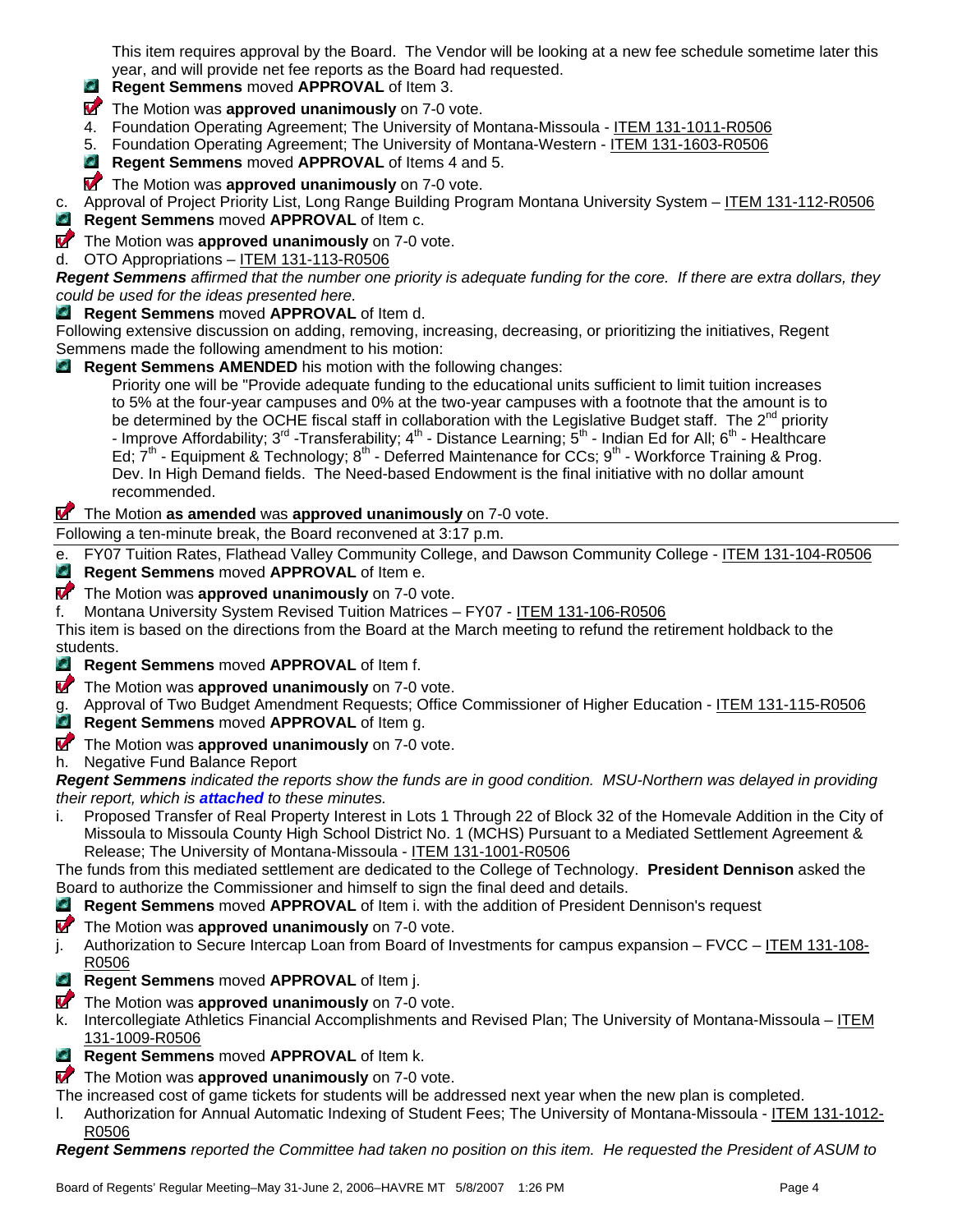*speak to it since it is a student initiative. Cedric Jacobson explained these are necessary evils to maintain current services. It will make inflationary increases automatic. The two fees selected are common to all and will be used for the*  test, and also a pilot program. The MOU stipulates it must be reviewed in the fall of 2008 and in four year intervals as well *and be presented to the Board. Mr. Jacobson provided a page showing the price indices. They did not use precise language since they did not intend to provide automatically 3.5% every year, but rather to guarantee access to proper funding. These increases would not be to fund expansions, but only maintain the current level of services. It was the hope of the campus to have the item approved today, with implementation in the fall of 2008. Chair Foster asked that if a Regent moved this item they include language that this is a pilot project specific to UM and these two fees.* 

*Regent Semmens recommended deferring this item to the September 2006 meeting. He indicated Associate Commissioner Robinson was putting together a Task Force on Fees that will work on these issues over the summer. A student will be appointed as a member of the Task Force.* 

m. Renew Authorization to Provide Fire Suppression in Johnstone Center; MSU-Bozeman - ITEM 131-2005-R0506

**Regent Semmens** moved **APPROVAL** of Item m.

**The Motion was approved unanimously** on 7-0 vote.

n. Naming the "Harlan & Terri Byker Auditorium"; MSU-Bozeman - ITEM 131-2006-R0506

**Regent Semmens** moved **APPROVAL** of Item n.

**The Motion was approved unanimously** on 7-0 vote.

o. Series K 2006 Facilities Revenue Refunding Bond Issue; MSU - ITEM 131-2007-R0506

*Regent Semmens indicated the Committee did not take this item up yesterday, but deferred it to today since Bond Counsel is here today. Mr. Craig Roloff explained these are the remaining portions of 1996 and 1998 bond issues for about \$2.5mil. They are not changing the maturity, simply consolidating into one and receiving a better interest rate. These bonds are for Billings and Bozeman, and they expect net savings of over \$600,000.* 

**Regent Semmens** recused himself for any possible conflict of interest.

**Regent Barrett** moved **APPROVAL** of "both documents".

It was noted there is only one resolution to cover both bonds.

The Motion was **approved unanimously** on 6-0 vote with **Regent Semmens** abstaining.

Mr. Roloff will update the Board with the final interest rate.

p. Adoption of a Definition of "Academic Buildings"; MSU - ITEM 131-2010-R0506

*Regent Semmens noted this document is a starting point for the definition. After collaborative work, it should be ready for the September 2006 meeting.* 

q. Business Process Redesign Incentive Payments; MSU-Bozeman - ITEM 131-2011-R0506

**Regent Semmens** moved **APPROVAL** of Item q.

Following discussion on the appropriateness of acting on this item before acting on ITEM 131-116-R0506 – Revisions to BOR Policies 711.1 & 711.2 the following action was taken:

**Regent Semmens WITHDREW** his motion, indicating he would make another motion following a failed vote on the new policy on Friday.

r. Board of Regents Policy 940.13 Tuition Waivers: Montana University System - Discussion

These issues will be studied further, with the Board leaning toward changing all waivers from full to partial. It was also the thought that the registration fee should be retained.

s. Revision to language contained in Item 129-2801-R1105- Authorization to Establish a Mandatory Lewistown Building Fee; Montana State University-Northern - ITEM 131-2801-R0506

# **Regent Semmens** moved **APPROVAL** of Item s.

This item clarifies that the O&M for this building will not be funded by the State.

**The Motion was approved unanimously** on 7-0 vote.

a. Strategic Plan

*Associate Commissioner Gibson indicated the document they were dealing with here was an extract from the main plan. Regent Semmens noted the recommendation to double the Governor's Scholarship, and asked if that was the intent. Associate Commissioner Gibson replied the Governor's Scholarship had started at \$3mil but in the latter hours of the session it was cut to \$1.5mil. The Governor is working on the budget, and OCHE supports taking it back to the full*  funding. The first year of the scholarship had \$270,000 in need-based aid. That number doubles in the second year and *remains steady from then on because these are two-year programs.* 

Associate Commissioner Gibson and Regent Semmens will meet after the meeting recesses this evening to clarify the numbers.

Further discussion was deferred till after the full Strategic Plan tomorrow.

t. Public Comment

There was no public comment.

The Board recessed at 5:15 p.m. and went directly into Executive Session to resume the personnel evaluations.

**FRIDAY, JUNE 2, 2006** 

**The full Board reconvened at 8:35 a.m.** 

#### **DISCUSSION WITH CAMPUS LEADERS**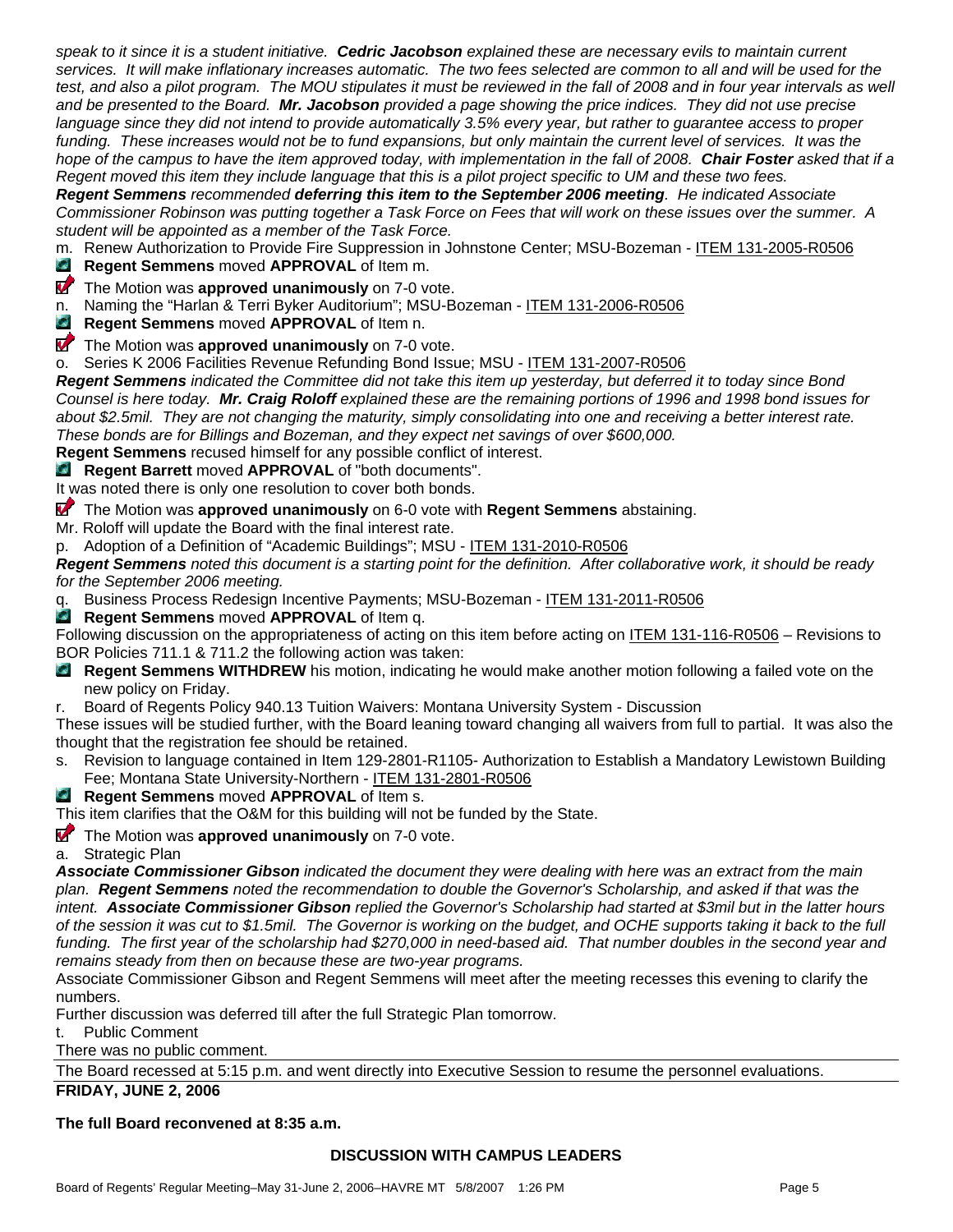*Chancellor Capdeville reported that MSU-Northern is well positioned with Caterpillar, Case, Toyota, and Ford to become one of the leading institutions for doing research on applications, offering hands-on training, and being an incubator for small businesses. They can also work with other campuses, and in fact be a leader with some of the technology they have on campus. Their goal is to work with the Tribal colleges, but this depends on grants to be successful. A big problem in the rural areas is Meth. They work through their Meth Committee on the Board of Crime Control with Bill Slaughter, head of the Department of Crime Control to improve this situation. They are looking at working with the prison population to provide training in the trades to prevent the use of Meth and other drugs. Regent Semmens asked if any of the companies that are associated with MSU-Northern might have workers with children that might be interested in Northern. They could possibly be put on a direct mail list. Chancellor Capdeville indicated that some companies such as Caterpillar fly to Havre in a Lear Jet and take the CEO and others around to see what they are doing. They have*  worked on programs that are successful at their community colleges and they then sponsor those students to attend *MSU-Northern. One big problem for Northern is the out of state tuition which takes away some of the appeal. Northern works with the HR departments. The students are paid \$27/hr and they are moved there and given housing.* 

*Dean Mary Moe reported on the programs at MSU-Great Falls CoT for Kids at Risk. See report attached to this document. Regent O'Loughlin asked how they find the at-risk students. Dean Moe indicated they plan to work with United Way to better identify those students. The program for middle schools involves all students in middle school, but they receive only one day which is inadequate. Regent Hamilton mentioned that SAF partners with College Summit and will send ten students from Havre and Glasgow High Schools to Denver for a College Readiness Program. Next year they plan to reach 50 juniors from those two schools. This helps first generation students who do not have the guidance needed from their parents. The high school counselors are very helpful and have on-line documents. There is an 80% success rate, and this could be extended throughout the state.*

*President Gamble indicated two issues that heavily impact education are Meth and rural poverty, and there is a direct relationship. MSU held a Wheeler Conference on Meth in Helena, which is epidemic in Montana. Montana is rated at first or second in the country for Meth use. It is a very destructive drug. Data shows that every year that has a 1% decrease in educational funding, there is a 1% increase in Corrections. 80% of the women and 60% of the men are in for Meth. The Meth Task Force has spent a lot of money reaching the 12 to 17 year olds, but the actual average age to begin using Meth is 20. He indicated those are their students. President Gamble believes the system needs to raise awareness of this problem as well as funding in the local communities. There are two treatment centers – Boulder and Miles City. He offered to host workshops on Meth that would be presented on each campus, and they have kits available to use as well for middle schools and high schools. The other issue is poverty and the erosion of rural Montana. MSU-Bozeman has dealt with this off and on over the years. There is a lot of grant money available to deal with this erosion, and in 2004, they received a grant for \$360,000 and used it to develop leadership in Glendive to understand what caused this erosion and what steps they needed to take to correct it. Based on that pilot they received a \$1.3mil grant to expand into 20 counties with less than 5000 population and 10% or greater unemployment. He encouraged others to apply for these grants. A second approach is the use of the resource base on each campus made up of faculty and staff. They had a partnership between the Colleges of Arts and Engineering, and the Extension Service to revitalize Anaconda. They are helping to restore the historic lights which are the first west of the Mississippi. They helped plant 900 trees, and students went to Anaconda to help spruce up the store fronts and increase their appeal. There are ways to motivate economic development, but they take some investment. In Harlowton, they were able to jump start three businesses and they are doing a great job. Cream of the West produces cereals, and pancake and waffle mix in clever "Made in Montana" containers. Rocky Mountain Cookware produces high end professional steel griddles for commercial use worldwide. Elk River Systems is another great success. It is an internet company which makes tickets to order for any group or event. Mr. Evan Barrett of the Governor's Office appreciated the discussion about the Extension Agents. He*  indicated they had scheduled a meeting with staff and the head of the Extension Service, and they have become the *drivers of economic development in local communities. Regent Hamilton asked if there was a way to track the effects on children of parents using Meth as far as getting through school and foster care. President Gamble indicated there is data being amassed, but it is not a happy story. The data covers total financial impact, health of children, broken homes, foster care, and physical and psychological impacts on children. He indicated he had the unfortunate duty to serve on a trial for a rape in a Meth house, and it was the most personally difficult thing he had ever done.*  **END CEO REPORTS** 

#### **SYSTEM ISSUES Continued**

| Faculty Appeal - Action Item - ITEM 131-118-R0506 |  |  |
|---------------------------------------------------|--|--|
|                                                   |  |  |

- $\mathbb{Z}$ **Regent Taylor** moved to **AFFIRM** the decision of the Commissioner on Item j.
- **T** The Motion was **approved unanimously** on 7-0 vote.
- k. Student Appeal Action Item ITEM 131-119-R0506
- **Regent Barrett** moved to **AFFIRM** the decision of the Commissioner on item k. O.
- $\boldsymbol{\nabla}$ The Motion was **approved unanimously** on 7-0 vote.

#### **STUDENT REPORTS**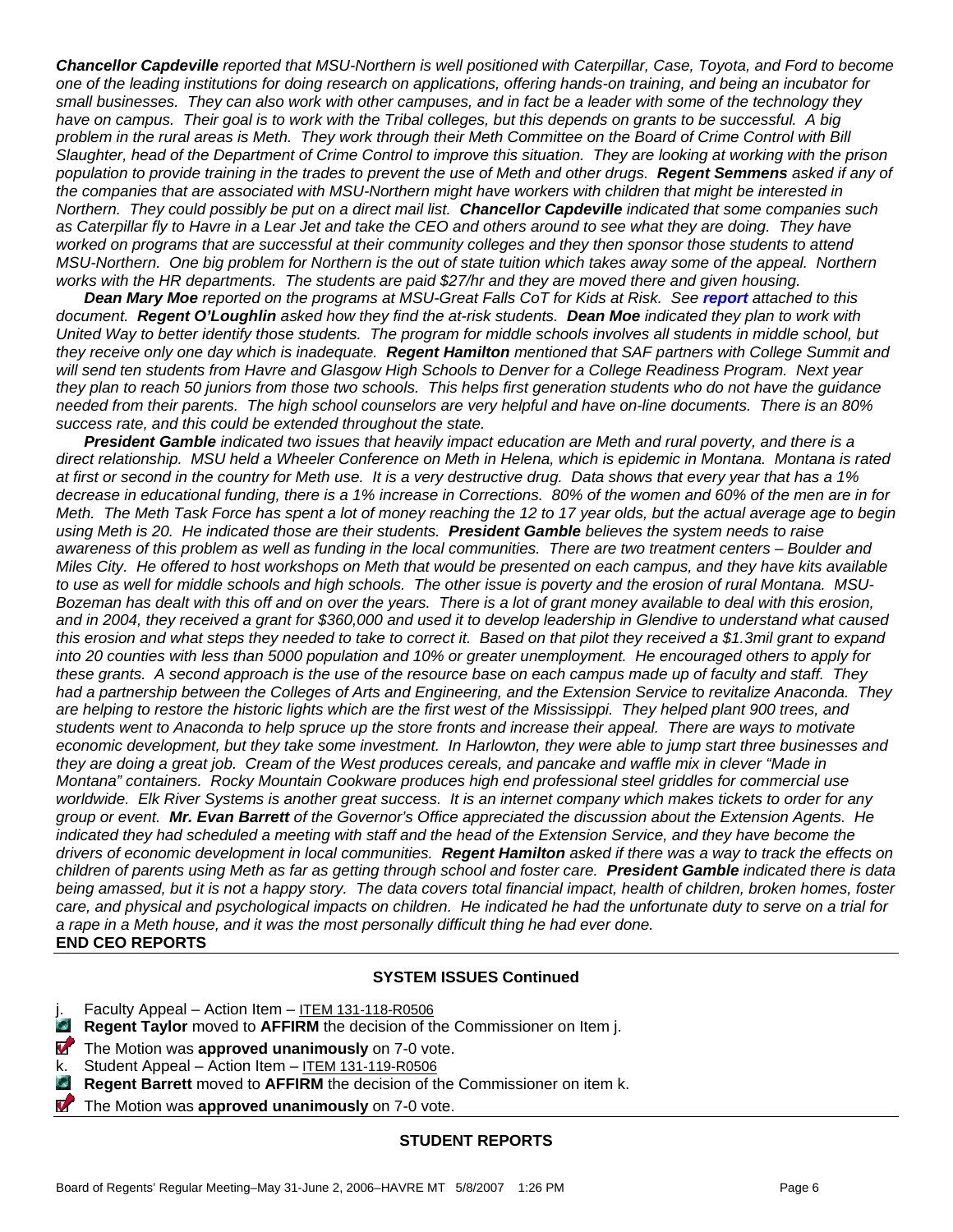*Justine Kapperud, President of ASMSU-GF indicated this would be her last report to the Board. This year they have the largest graduating class ever. Election of Officers gave these results: President AJ (Arthur J.) Hernandez, Vice President*  Carla Wilson, Treasurer Danielle Tendetnik, and Secretary Lacy Crawford. See her attached *report*.

See the attached **report** by **Kevin Mathewski** of MSU-Billings. *The new Student President is Kevin Mathewski and the Vice President is Dan Hansen. Mr. Mathewski reported that the former Treasurer for MAS said student funds should not be placed in OCHE. Regent Semmens didn't believe the Board had direct governance over MAS, but encouraged better governance. Mr. Mathewski said the funds had been well cared for over the years and MAS will continue that. Ms. Pam Joehler indicated that when OCHE took over the funds and implemented per diem MAS was unhappy. Chief Legal Counsel Catherine Swift indicated they are state funds, and they were moved for convenience. Regent Semmens asked that if these were state funds if there was the flexibility to determine where they are located, and are expenditures subject to state per diem. Counsel Swift noted there are some Attorney General opinions indicating they are subject to per diem with some exceptions. She will look at those again. Commissioner Stearns suggested that MAS add to their operating rules and MOU that they obtain guidance from the System.* 

See the attached **report** by **Cedric Jacobson** of UM-Missoula. *Mr. Jacobson indicated they would like to see a student presence on the Task Force on Fees. Regent Semmens endorsed that idea. President Dennison acknowledged former President Brad Cederberg who could not attend the meeting. He is currently in training at DAD.*

*Cole Arthun is the new President of ASMSU replacing Blake Rasmussen who starts working at Boeing in September. The vote for MAS officers will be held in September when school begins. During the summer, the Interim Vice President of MAS will be Kevin Mathewski. Mr. Arthun indicted he had no idea MAS had a problem with its funds. He will write up a memo to acknowledge fully the problem so it doesn't happen again. He intends to take the message on Meth back to his campus to make students aware of the potential devastation.* 

#### **END STUDENT REPORTS**

Following a 10-minute break, the Board reconvened at 10:05 a.m.

# **WORKFORCE DEVELOPMENT ITEMS**

- a. Review and approve minutes of last committee meeting.
- b. Review and approve committee meeting agenda.
- c. Update on the healthcare advisory group and data team (Representative from Advisory Group)

*Regent Foster reported he had met with Dick Brown from the Hospital Association, and Tyler Trevor is working on the data. He noted that Dr. Arlene Parisot is also a member of the Board.* 

d. Update on activities of the State Workforce Investment Board, including initiatives for healthcare workers and apprenticeship programs.

*Dr. Parisot addressed the funds from the WIRED grant that will be managed in OCHE. She said they already have a career pathways model that shows how it can work, including developing cluster hubs.* 

*Dr. Parisot made the following points regarding the WIRED grant:*

- 1. Need for standardized technical curriculum
- 2. Use of distance education as a delivery mechanism
- 3. Development of a pipeline of workers
- 4. Development of Entrepreneurship education

*The WIRED funds will be distributed through a competitive RFP process. If anyone wants more information on the*  process, they can go to the state website for an explanation. The WIRED grant will work with the Montana Department of *Agriculture, Montana Department of Labor, Montana Department of Commerce, the Governor's Office, the project director, and OCHE.* 

- e. Update on WIRED grant
	- 1. Three subcommittees have been appointed to work on the following issues identified to assist the state in developing a career cluster model of instruction that links secondary and postsecondary curriculum:
		- $\checkmark$  State Level Leadership
		- $\checkmark$  Career Pathways and Framework
		- $\checkmark$  Professional Development
		- *Dr. Parisot told the group OPI also has a cluster segment included in their high school reform effort.*
	- 1. The Apprenticeship Advisory Committee under the State Workforce Investment Board has been formed, with members representing business, education, and labor. Because of the success of the work MSU-Northern has done with apprenticeship programs and working with Montana Department of Labor and Industry, the committee has drafted a Memorandum of Agreement that would outline a process based on the MSU Northern model for developing apprenticeable programs that collaborate with education. This will ensure state-wide consistency in terms of curriculum, program approval, and credit equivalency. The MOU will be brought to the Board of Regents for review and approval.
	- *2. Dr. Parisot said the Governor's Office and Department of Labor and Industry requested the SWIB Economic Development Business Retention Committee evaluate the healthcare staffing shortages and then recommended SWIB develop a Healthcare Workforce Committee, which will look at the issues in preparation for the legislative session and will bring forth recommendations to the governor and the Board of Regents.*
- g. Update on CBJT Mt BILT US-DOL Construction Trades Grant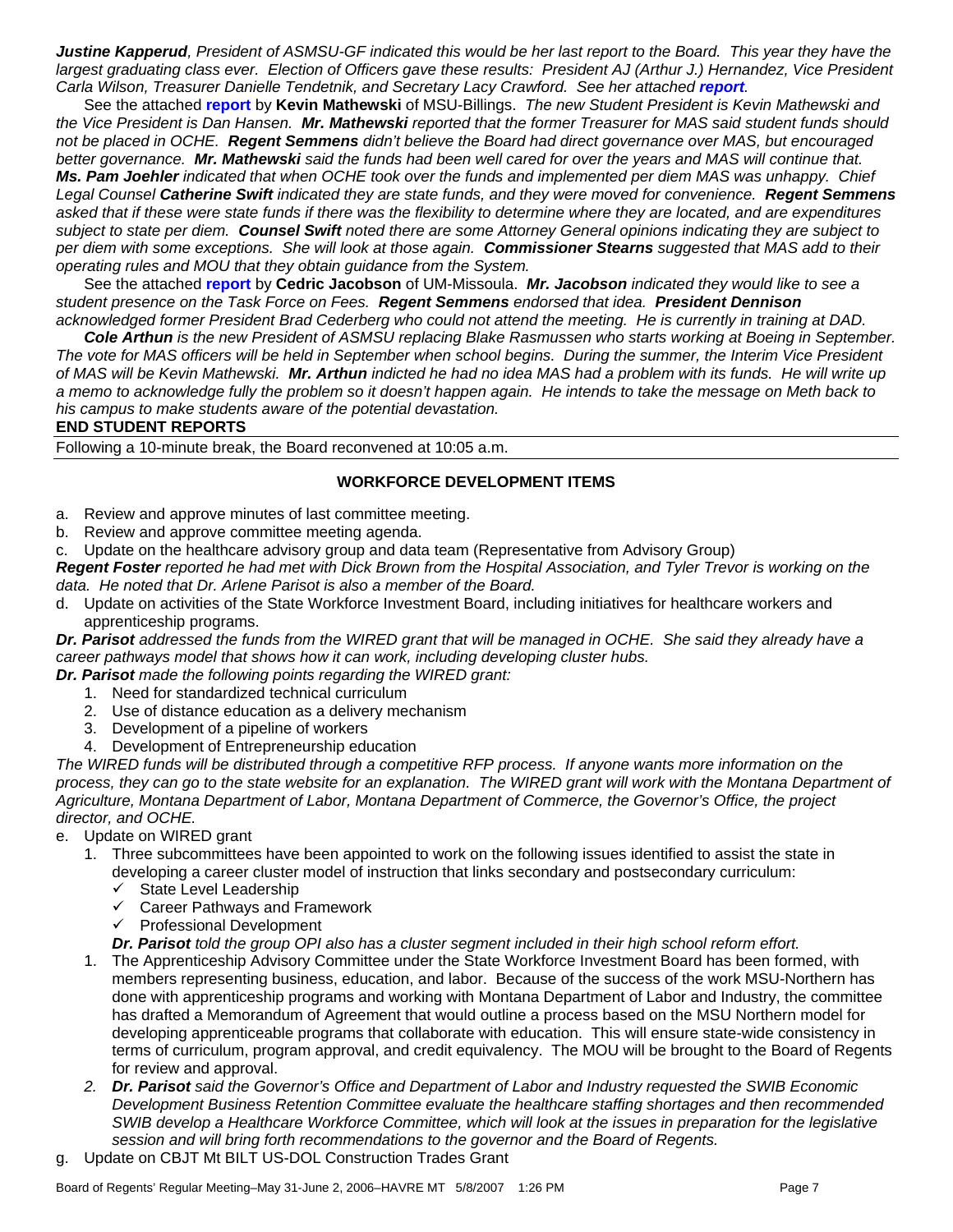- 1. Partner institutions in this grant are MSU-Billings COT, UM-Missoula COT, MT Tech College of Technology, and MSU-Northern.
- 2. Since the grant was awarded, Miles Community College, UM Helena COT, MSU Great Falls COT, and Flathead Valley Community College have also joined.
- 3. They have created a state-wide advisory committee for this grant, which includes a project director and project manager, Cleo Sutton.

Dean Cech stated the goals:

- $\checkmark$  Develop statewide common core (NCCER)
- $\checkmark$  Development of construction cluster" career and educational pathway portal,
- $\checkmark$  Data collection, aggregation and dissemination
- $\checkmark$  Develop sustainability plan
- $\checkmark$  Develop strong partnerships regionally & statewide and
- $\checkmark$  Improve math skills and basic competency of income construction students
- $\checkmark$  Statewide recruitment of students in construction
- $\checkmark$  Participate in community building activities
- $\checkmark$  Seek opportunities to leverage funds with Montana WIRED grant & other grants
- $\checkmark$  Expand outreach to K-12
- $\checkmark$  Develop additional construction programs at each institution based on local area
- h. Perkins Quarterly Update ITEM 131-102-R0506
- **Dr. Parisot** reported the extension of the Perkins Grant, and indicated no action was needed at this time.

i. Discussion of integrated student/workforce data project

*The following data needs to be researched: number of graduates, curriculums, number of population working currently, geographic distribution, institutional capacity, vacancies and openings, and projected workforce needs and demands.*  f. Strategic plan – discussion of goals related to Workforce Committee - see attached updated **Plan**.

- Four key areas the Workforce Committee would like Board of Regents' action on:
- 1. To increase employer satisfaction everybody gathers the data
- 2. Increase degrees/certificates in high-demand areas
- 3. Increase job placement rates
- 4. Grow 2 year degrees and certificates

*Associate Commissioner Gibson told the committee he would like to present two conceptual goals for the Two Year Council to reach in the next year:* 

- 1. Develop some goals around certificates and degrees in high-demand occupational fields.
- 2. Develop goals in how to measure the goals in healthcare.
- *Chair Foster indicated they would wait for the full discussion before adopting this portion of the Strategic Plan.*

*Associate Commissioner Gibson provided the Board with the updated recommendations from the Committee for this portion of the Strategic Plan. Regent Semmens asked for input from Mr. Evan Barrett from the Governor's Office. He indicated they had a good report from the Montana DOL on trends and needs and asked if there were other resources the Board could use to understand better the needs of the State. Mr. Barrett indicated that most of this work is through SWIB as the focal point. The targets are the same and they see the same needs. MUS is the delivery mechanism. Rural areas are increasingly critical, and the efforts shown here dovetail with the Executive Branch.* 

# **END WORKFORCE DEVELOPMENT ITEMS**

# **ACADEMIC/STUDENT AFFAIRS ITEMS**

a. **Portion of the Meeting Devoted to Topics of Concern to Both Academic and Student Affairs Officers.** 1. Discussion of the Board of Regents' Strategic Plan

**Regent Hamilton** gave an overview of the new language developed by the Committee. See attached Plan. 2. Discussion of Distance Education

- *Regent Hamilton summarized Dr. Tom Gibson's report on Distance Education.*
- 3. Discussion of Emergency Preparedness

*Regent Hamilton gave a brief overview of the report provided to the Committee by Lowell Goetting. A FEMA grant is funding the plan development for eight MUS campuses, and may provide implementation funds when the plans are approved by FEMA for both natural and man-made disasters.* 

4. Discussion of Policy 940.29, tuition for post-baccalaureate students.

*Regent Hamilton indicated this item will be deferred to the next meeting since there remain some issues to be considered.* 

b. **Portion of Meeting Devoted to Topics of Concern to Chief Academic Officers.** 

1. Level I memorandum.

There were no questions on Item b.1.

2. Level II items.

a) ITEM 130-301-R0306: Certificates of Applied Science, Flathead Valley Community College.

**Regent Hamilton** moved approval of Item b.2.a.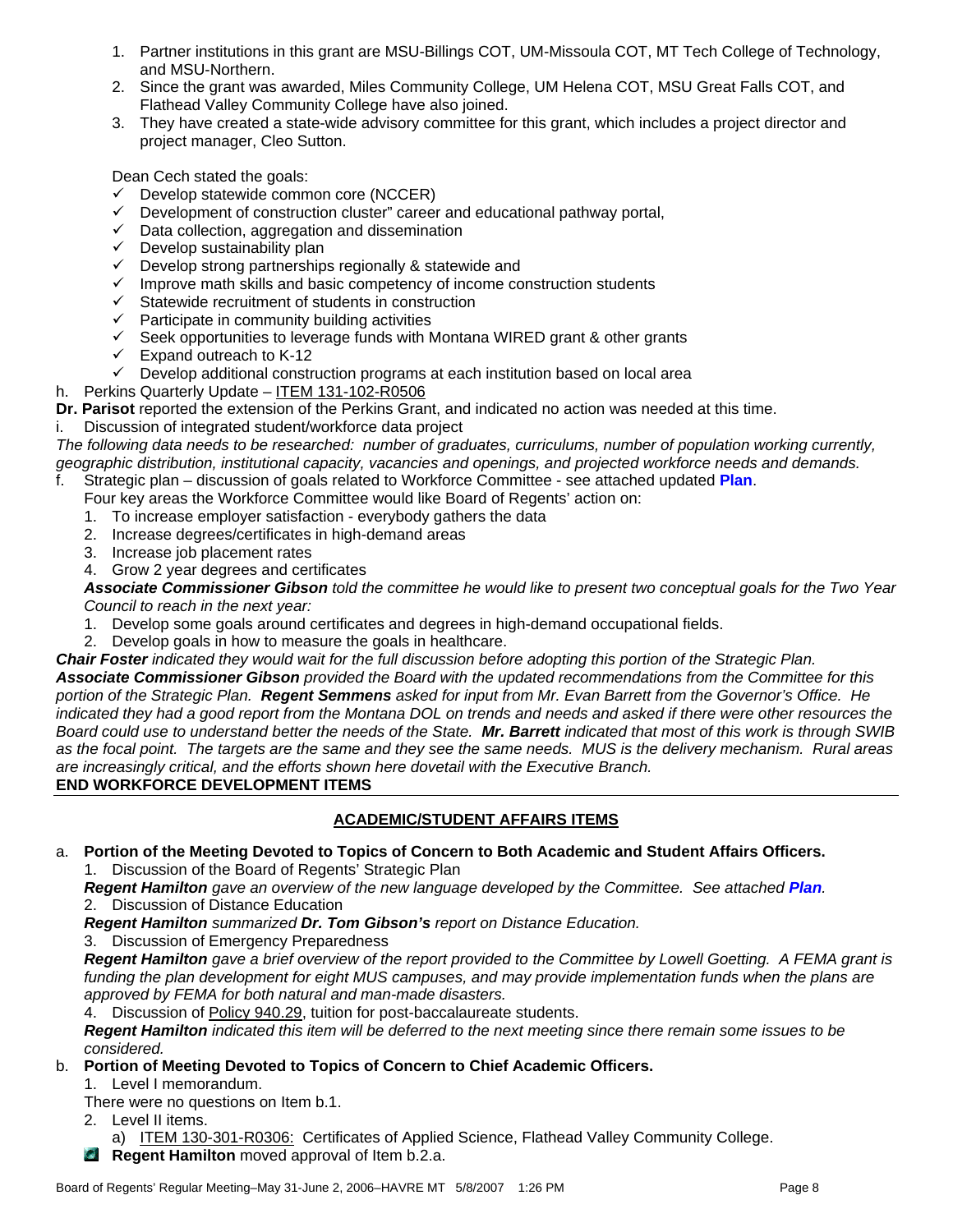**The Motion was approved unanimously** on 7-0 vote.

b) ITEM 130-2851-R0306: A.A.S. degree in Radiologic Technology, MSU-Great Falls College of Technology. *Regent Hamilton noted this item exceeds the number of credits allowed under Board Policy, and requested Great Falls to look to partner with another program rather than to start a new one. There are now five programs in Montana and one is distance delivered. It appears to be modeled after FVCC but there is no partnership. Dean Moe believes this item should be approved at this meeting. She explained that Benefis had approached her and asked that the COT assume the program. Benefis will be absorbing all the clinical requirements, so Dean Moe decided they needed a Program Director for the proper coursework. They asked MSU-Billings if they could use their Director, but she was already too busy. Flathead Valley Community College was also too busy. Dean Moe believes they need a full time Director and that is what this proposal indicated. She indicated they are ready to offer the position on a Letter of Appointment. Further, she is prepared to return to campus and bring the credits into compliance with the Policy. It*  could be accomplished in time for approval in July. The policy requires that the credits be acceptable and comparable *to the rest of the System. Dean Moe said they will meet that requirement with documentation. Deputy Commissioner Roger Barber indicated there are three programs in the system at this time with 72 Credits, and Great Falls could follow those models. Since the hospital and clinic are absorbing the costs of providing all of the technical courses, it would cost more for the College to provide this as distance learning.* 

- **Regent Hamilton** moved **approval** of Item b.2.b. based on the need for speed with the **qualification** that the issue of Credits will be dealt with and presented to the Board by the September 2006 meeting.
- **The Motion was approved unanimously** on 7-0 vote.
- c) ITEM 130-2852-R0306: Certificate of Practical Nursing, MSU-Great Falls College of Technology.
- **Regent Hamilton** moved **approval** of Item b.2.c. Q.
- **T** The Motion was **approved unanimously** on 7-0 vote.
- c. ITEM 130-2804-R0306**:** Civil Engineering Technology program in Great Falls, MSU-Northern.
- C. **Regent Hamilton** moved **approval** of Item c.
- **The Motion was approved unanimously** on 7-0 vote.
- d. ITEM 130-1018-R0306: Irish Studies minor, UM-Missoula.
- C. **Regent Hamilton** moved **approval** of Item d.
- **The Motion was approved unanimously** on 7-0 vote.
- e. ITEM 130-1503-R0306: Bachelor and Master's degree in Electrical Engineering, Montana Tech.
- **G Regent Hamilton** moved **approval** of Item e.

*Mr. Dave Dooley indicated this is an area of obvious duplication, however MT Tech already has a General Engineering Degree with an Emphasis in Electrical Engineering. Their students have trouble with that kind of degree when approaching possible employers, and the proposal would correct that problem. Although it ends up with two campuses having the same degree programs MSU-Bozeman does not see a problem in this case. They are not opposed to this item since it is the sensible thing for students. There was discussion on the status of transferability of the credits and courses in this program to MSU-Bozeman and since no evaluation had yet been done, Mr. Dooley indicated his campus would do the evaluation expeditiously. Regent Barrett said he would be satisfied if action was taken today and the campuses followed up at the September 2006 meeting indicating completion of these issues.* 

- **Regent Hamilton amended** her motion **to include language** requiring Montana Tech to return to the September 2006 meeting with information on how the programs articulate with electrical engineer programs at MSU-Bozeman
- **The Motion as amended was approved unanimously** on 7-0 vote.
- f. ITEM 131-101-R0506: Additional revisions to the model nursing curriculum.

*Deputy Commissioner Barber gave an overview of the rationale for these changes. There will be a transition period using as much common curriculum as possible for those students already in the program, and those that will be entering. There was concern this model is considerably more rigorous, and the model will track the impact on students. Regent Barber's office is developing a template for students to know what they need to do for different circumstances. Chair Foster commented that Deputy Commissioner Barber has shown outstanding leadership and persistence in this effort and he thanked him on behalf of the Board.* 

- **Regent Hamilton moved approval of Item f.**
- **The Motion was approved unanimously** on 7-0 vote.
- g. Review the Scope of the University of Montana-Missoula Paleontology Center and an associated Fort Peck Field Station.

*It was explained that although the language is a little confusing, The University of Montana Center focuses on invertebrates, not dinosaurs. Although both materials are mixed in the field the bones are of more interest to the Fort Peck Field Station.* 

#### **END ACADEMIC/STUDENT AFFAIRS ITEMS**

#### **STAFF AND COMPENSATION ITEMS**

a. ITEM 131-116-R0506 – Revisions to BOR Policies 711.1 & 711.2 *(Employment contracts and pay guidelines for nonfaculty administrators and professionals)* The BOR through this proposed policy delegates to the Commissioner of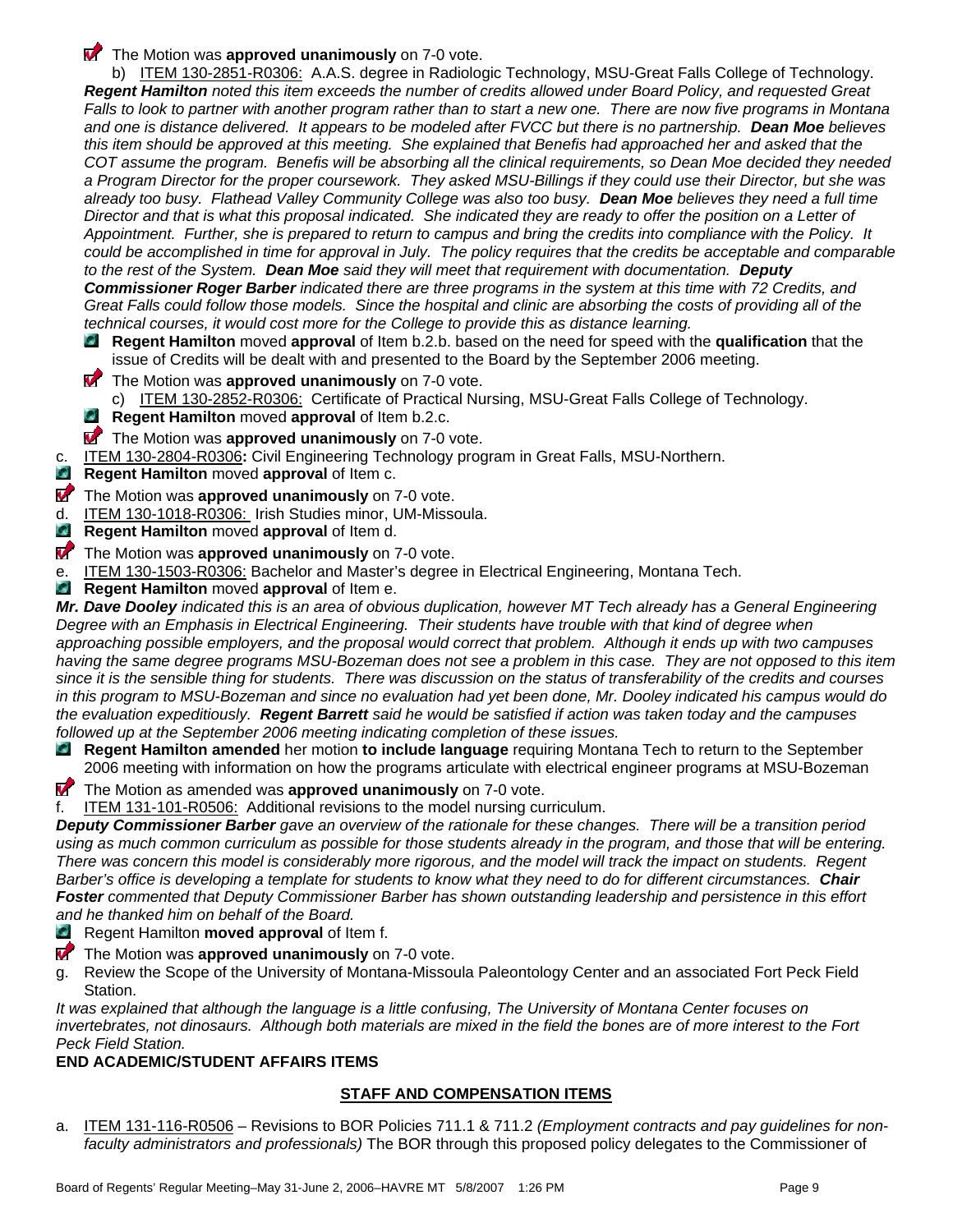Higher Education the authority to approve employment contracts and pay adjustments in accordance with approved pay guidelines.

**Regent Barrett** moved **approval** of Item a.

*Mr. Kevin McRae explained these changes would apply to approximately 800 non-faculty employees. It delegates the authority to approve contracts and pay adjustments to a defined level to the Commissioner. The faculty contracts are not changed at this time, however there is interest in treating faculty contracts similarly since those pay issues are already set by the Board through the Bargaining Agreements. There will be a recommendation for the July 2006 meeting.* 

# **T** The Motion was **approved unanimously** on 7-0 vote.

b. Discussion of contract approval procedures for head coaches.

This item was discussed with Item a.

c. Discussion of CUPA salary survey (*College and University Professionals Association for Human Resources)*

See **comparison charts** attached to this report.

- d. ITEM 131-111-R0506 Revision to BOR Policy 804.1 *(Authorization of administrative positions for the self-insured group insurance plan)* The proposed revision would increase by .5 (one-half) the number of full-time equivalent positions authorized to the Commissioner of Higher Education for administration of the self-insured group insurance plan. The current authorization is 3.5 full-time employees (the proposal authorizes up to 4.0 positions).
- **Regent Barrett** moved **approval** of Item d.
- **The Motion was approved unanimously** on 7-0 vote.
- e. Discussion of titles for the chief executive officers of the two "stand-alone" Colleges of Technology in Great Falls and Helena. A change from the current title of Dean to the title of Chancellor is under consideration.

*Dean Moe will make suggestions in the future.* 

g. Public Comment

#### There was no public comment **END STAFF AND COMPENSATION ITEMS**

# **SYSTEM ISSUES continued**

b. Strategic Plan

*Associate Commissioner Dave Gibson indicated OCHE would accept feedback on this document for the next three weeks since it needs to be ready for the July 2006 meeting. The cost of education is based on the budgets, and they need to set goals or boundaries on non-resident tuition. Since this is a living document, these can be revisited. Regent Hamilton noted that in the bar charts the two-year campuses are more in line with the peers, where the four-year campuses are not. Montana has continued to freeze tuition at the two-year campuses, but not the four-year. Regent Semmens said there were two different data. The two-year campuses were closer on spending. The four-year campuses spend less. In relation to tuition, in all three categories the four-year campuses are flat, and in all cases the two-year campuses are about \$700 above the peers. Regent Hamilton indicated it had been a number of years since they had implemented the differential tuition to bring the two-year campuses more in line, but there is no measurable difference. She asked if holding to a zero increase will make any real difference. Regent Semmens indicated he suspected it would make a difference. He indicated it hadn't been zero over the last several years but about 3.5% to 4% increases. If the Board holds them to zero they should make up some ground on the gap, at least slowly.* Regent *Semmens indicated the initiatives needed to be updated to reflect the actions taken yesterday, such as endowed scholarships, affordability, and the new Priority One to encourage adequate unrestricted funding for the 5 + 0 type of situation. Further, retention rates should be clarified with a note that they include students transferring within the system as being non-retention. Some numbers still need to be updated. Associate Commissioner Gibson indicated OCHE had negotiated this with PEPB, and they will continue to manage it because it is a piece of the puzzle.* 

 There was **Board Consensus** for Associate Commissioner David Gibson to refine further the Strategic Plan to have it ready for the July 2006 meeting.

It was noted that MPACT also needed to be included. **END SYSTEM ISSUES** 

# **BUDGET AND AUDIT OVERSIGHT ITEMS continued**

q. Business Process Redesign Incentive Payments; MSU-Bozeman - ITEM 131-2011-R0506 Item q. was pulled from the Agenda. **END BUDGET AND AUDIT OVERSIGHT ITEMS** 

# **CONSENT AGENDA**

# **Staff Items:**

- a. ITEM 131-100-R0506 Staff; Office Commissioner of Higher Education
- b. ITEM 131-1000-R0506 Staff; The University of Montana-Missoula
- c. ITEM 131-1005-R0506 Authorization to Confer the Title Professor Emeritus of Library Science upon Bonnie Schuster; The University of Montana-Missoula
- d. ITEM 131-1006-R0506 Authorization to Confer the Title of Professor Emeritus of Library Science upon Dennis L. Richards; The University of Montana-Missoula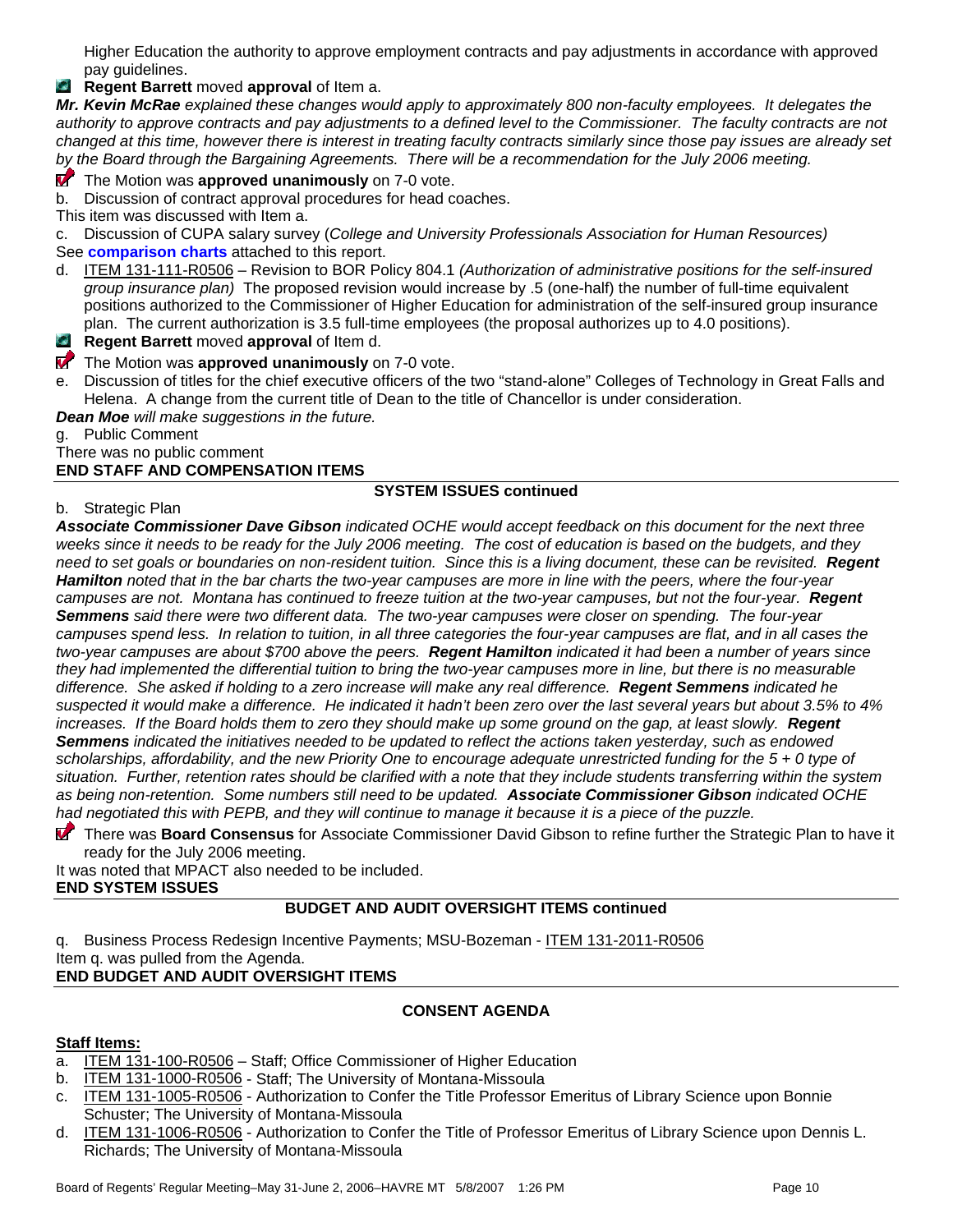- e. ITEM 131-1500-R0506 Staff; Montana Tech of The University of Montana
- f. ITEM 131-1507-R0506 Authorization to Confer the Title Professor Emeritus of Mathematical Sciences upon Nina Lupkiewicz; Montana Tech of The University of Montana
- g. ITEM 131-1600-R0506 Staff; The University of Montana-Western
- h. ITEM 131-1601-R0506 Authorization to Confer the Title of Assistant Professor Emeritus of Business upon John Bailey; The University of Montana-Western
- i. ITEM 131-2000-R0506 Staff; MSU-Bozeman
- j. ITEM 131-2001-R0506 Professor Emeritus of Political Science-Raymond Pratt; MSU-Bozeman
- k. ITEM 131-2002-R0506 Professor Emeritus of Cooperative Ext & Ag Econ-James Johnson; MSU-Bozeman
- l. ITEM 131-2003-R0506 Professor Emeritus of Nursing-Kathleen Chafey; MSU-Bozeman
- m. ITEM 131-2004-R0506 Professor Emeritus of Cooperative Extension-David Sharpe; MSU-Bozeman
- n. ITEM 131-2300-R0506 Staff; Ag Experiment Station
- o. ITEM 131-2400-R0506 Staff; Cooperative Extension Service
- p. ITEM 131-2700-R0506 Staff; MSU-Billings
- q. ITEM 131-2708-R0506 Authorization to Confer the Title of Professor Emeritus of Native American Studies upon Professor C. Adrian Heidenreich; Montana State University–Billings
- r. ITEM 131-2800-R0506 Staff, MSU-Northern
- s. ITEM 131-2850-R0506 Staff, MSU-Great Falls

#### **Labor Agreements/Other Items**

a. ITEM 131-103-R0506 – Approval of Tentative Agreement with Helena College of Technology Faculty Union

# **Administrative/Budget Items**

- a. Student Computer Fee Employment Allocation; The University of Montana-Missoula ITEM 131-1002-R0506
- b. Student Computer Fee Equipment Allocation; The University of Montana-Missoula ITEM 131-1003-R0506
- c. Authority Reports; The University of Montana-Missoula ITEM 131-1004-R0506
- d. Annual Status Report of Regents Authority; Montana State University-Bozeman ITEM 131-2013-R0506
- e. Authorization to Expend Student Computer Fees; Montana Tech of The University of Montana ITEM 131-1503- R0506
- f. Authorization to Expend Student Computer Fees; Montana Tech of The University Of Montana ITEM 131-1506- R0506
- g. Authorization to Expend Reverted Appropriations; The University of Montana-Western ITEM 131-1602-R0506
- h. Authorization to Expend Student Computer Technology Fees; The University of Montana-Helena College of Technology - ITEM 131-1900-R0506
- i. Approval of Tentative Agreement with Faculty Union; Montana State University-Northern ITEM 131-117-R0506
- **Regent Semmens moved approval of the Consent Agenda.**
- **The motion was approved unanimously** on 7-0 vote.

**END CONSENT AGENDA** 

# **ELECTION OF OFFICERS**

*Chair Foster announced his resignation from the Board of Regents at the direction of his doctor. He indicated the*  resignation would be effective approximately June 15. He wished the Board and the System the best of luck and indicated they are headed in the right direction and he was pleased with the accomplishments of the Board thus far. *Regent Semmens thanked Chair Foster for his service to the Board. His background in private business, the Legislature, and healthcare has been beneficial to the system. He expressed his respect for Chair Foster, and considered him a valued colleague and a good friend.* 

Chair Foster called for NOMINATIONS

# **Regent Semmens nominated Regent Hamilton for Chair of the Board**

There were no further nominations

**By unanimous acclamation** of the nomination, Regent Hamilton was declared the new Chair of the Board.

#### **D Regent Taylor nominated Regent Barrett for Vice Chair of the Board**

There were no further nominations

**M By unanimous acclamation** of the nomination, Regent Barrett was declared the new Vice Chair of the Board. With no further business to come before the Board, the meeting adjourned at 12:20 p.m.

# **Mailed to the Board of Regents on Approved by the Board of Regents on**

(Date) (Date)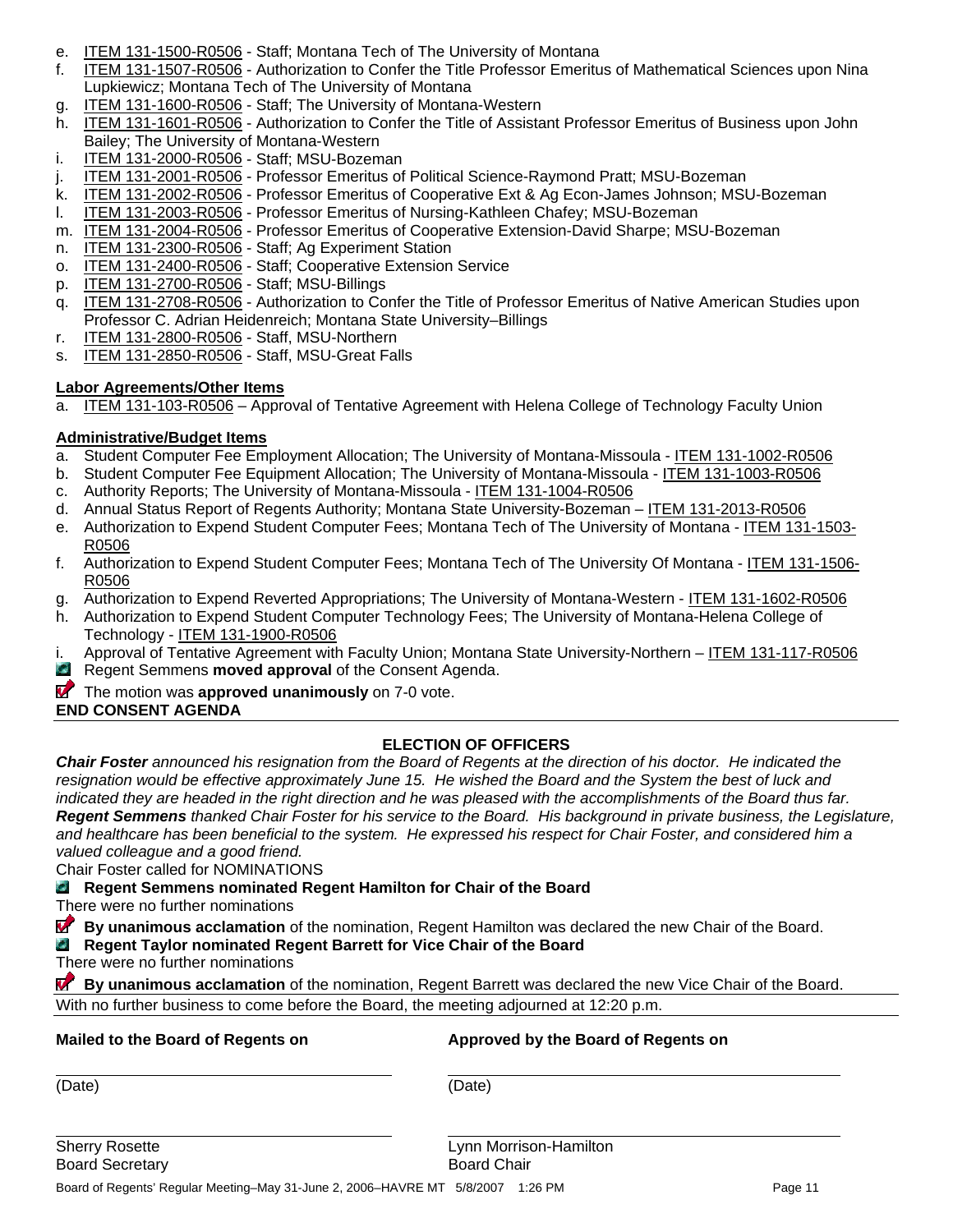#### **MINUTES BUDGET AND AUDIT OVERSIGHT COMMITTEE MEETING**

#### **Wednesday, May 31, 2006**

The meeting convened at 1:10 p.m.

#### a. Strategic Plan – Discussion

Item a. was deferred to the full board.

- b. Report from the Associate Commissioner for Fiscal Affairs
	- 1. New Wellness Center MSU-Northern

*Associate Commissioner Mick Robinson reported on the Wellness Center at MSU-Northern which was approved by the Board at the March, 2006 meeting. It is to be built with all donated funds. He indicated that the Governor had declined to approve it, and on May 17, the Committee had discussed the impact on Northern's ability to receive donations. The item will be included in the LRBP for Authority Only. Chancellor Capdeville is concerned since they*  have already received \$500,000 from the gas and oil industries in their community. He indicated this action could tell *donors that it is only tentative. They had never had this happen before. Regent Semmens asked Mr. Mark Bruno from the Governor's Office why there would be a problem when it will not involve state funds for anything, even O&M from the outset. Mr. Bruno mentioned that the Governor had approved the Lewistown project, and noted the Legislative Session was about 7 months away. Regent Semmens asked what the total was to be through fund raising, and Chancellor Capdeville indicated \$1mil to \$1.2mil. The campaign is active now, and they had hoped to have it complete in the next year. Associate Commissioner Robinson indicated he would like to have a visit with the Governor's office since this is a change of procedure, so he can get a better understanding of the rationale and how the MUS should approach projects in the future that will be built and maintained by 100% donated dollars. Should they go through the Legislature, or some other route? Mr. Bruno indicated it was no one's intention to affect adversely the ability of the campus to raise funds.* 

2. Change in fees for Student Health Insurance

It was reported that the Commissioner had approved the change in Student Health Insurance fees as directed by the Board.

3. Approval of Contract with new vendor for Montana Family Education Savings Plan – ITEM 131-109-R0506

*Mr. Bruce Marks, Director the Montana Guaranteed Student Loan Program (GSL) indicated there are two issues in this. The Board needs to review annually reports from the vendor on the specific investment funds and revenues, less fees for a net return. According To Pacific Life, they are introducing a new pricing campaign nationwide that should bring them into line with other providers. They need to make the changes, and while there is no exact timeline, they hope to have a proposal by the end of summer or at least the end of the year. Regent Semmens indicated the Board had requested annual reports on fees and net of fees, and asked when that will be done. Mr. Marks noted that in the contract presented for approval, under Item 5 it is indicated they will provide that report to the Board by May 31 of each year. However, this year it will probably be the September meeting. Pacific Life wants to move from a high priced provider to a low priced, but certainly not more than middle priced provider.* Regent *Semmens indicated the median for fees is about 2%. Utah has about .3% because of indexed funds. He asked if GSL could encourage Pacific Life to go toward the indexed fund approach. Mr. Marks indicated these are included in the contract and it is not an exclusive agreement so they are able to use whatever funds they choose. Although the contract runs for 3 years, they can terminate it with 90 days notice*.

Action must be taken at this meeting to approve the contract.

- 4. Foundation Operating Agreement; The University of Montana-Missoula ITEM 131-1011-R0506
- 5. Foundation Operating Agreement; The University of Montana-Western ITEM 131-1603-R0506

Both Operating Agreements meet the specifications of policy.

The Committee recommends approval of Items 4. and 5.

c. Approval of Project Priority List, Long Range Building Program Montana University System – ITEM 131-112-R0506 Regent Semmens recommended approval of the LRBP and there was consensus of the Committee. d. OTO Appropriations - ITEM 131-113-R0506

Item d. was deferred until Commissioner Stearns and Associate Commissioner Gibson could be present for the discussion.

e. FY07 Tuition Rates, Flathead Valley Community College, and Dawson Community College - ITEM 131-104-R0506 *The Local Boards have the option to present tuition for one year at a time. The Board of Regents approves tuition biannually. President Karas of Flathead Valley Community College explained that although the percentage is high, the actual dollar increase is low. They are attempting to catch up with the system. The State funding for community colleges has dropped per FTE. Each community college has local appropriations and mils, which are different in each community. President Cargill of Dawson Community College indicated their number is misleading. The Local Board approved 6% and also raised the cap to 15 hours. President Karas noted that one reason their mandatory fees increased is because building fees have not risen since 1989. All of these were approved by the Local Boards.* 

#### **The Committee recommends approval of Item e.**

f. Montana University System Revised Tuition Matrices – FY07 - ITEM 131-106-R0506

No action was required on this item since the Board had voted on the rebate in March, 2006. These were revised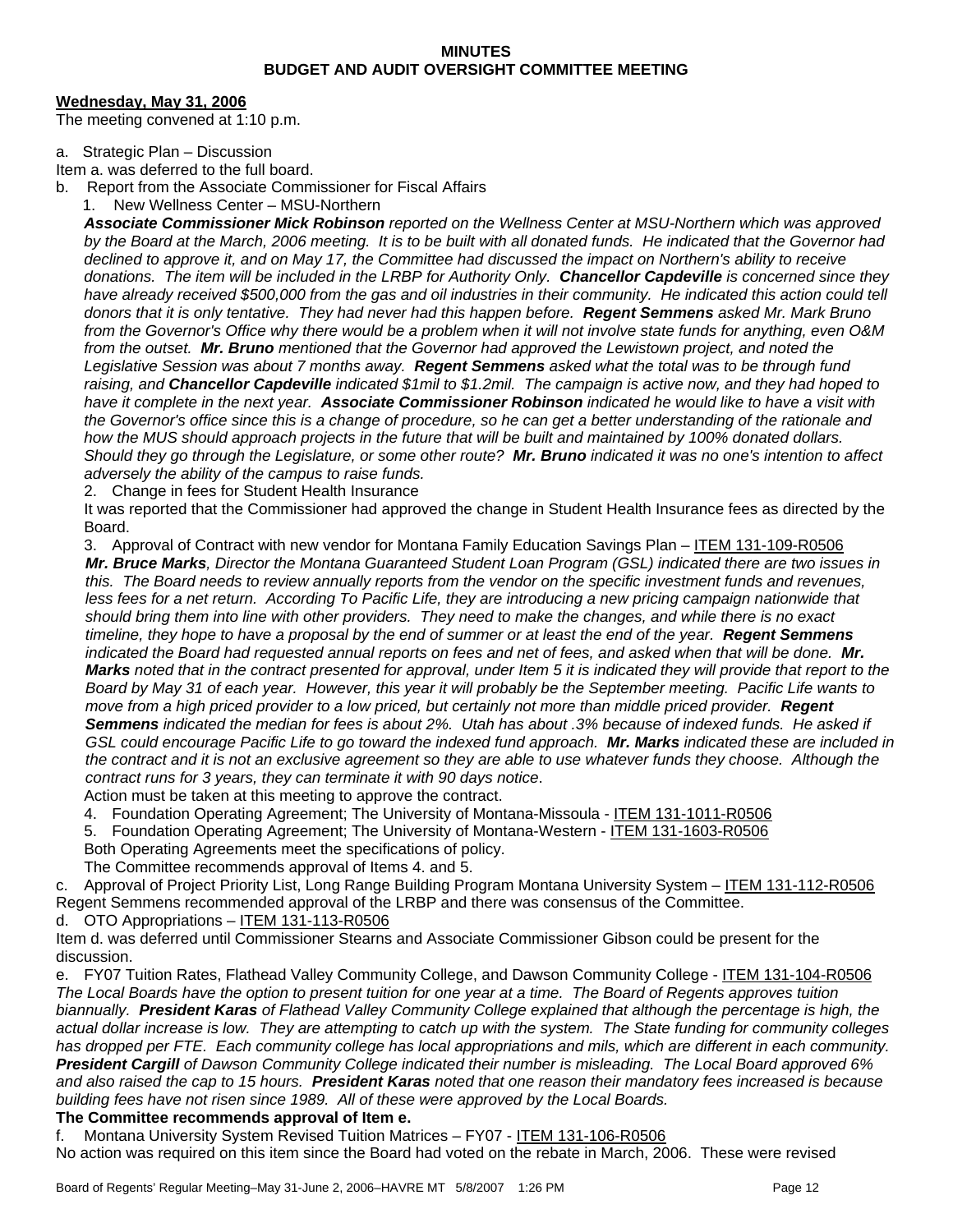calculations to reduce tuition in 2007. The changes are effective Fall 2006.

g. Approval of Two Budget Amendment Requests; Office Commissioner of Higher Education - ITEM 131-115-R0506 Additional authority is being requested for FY06 and FY07. Additional authority will be requested through the Budget process for FY08 and FY09. These are all Federal funds.

The Committee recommends approval of Item e.

h. Negative Fund Balance Report

*Chancellor Capdeville reported MSU-Northern is meeting all payments on their deficits. Auxiliaries continue to be a challenge for Northern. Regent Semmens asked if the general operating deficit was to be decreased by \$150,000. Chancellor Capdeville indicated that next year the balance will be \$142,000. The payoff has been built into the operating budgets.* 

See the attached late report from MSU-Northern on the Negative Fund Balances. Reports for the other campuses were included with the Agenda.

Proposed Transfer of Real Property Interest in Lots 1 Through 22 of Block 32 of the Homevale Addition in the City of Missoula to Missoula County High School District No. 1 (MCHS) Pursuant to a Mediated Settlement Agreement & Release; The University of Montana-Missoula - ITEM 131-1001-R0506

*This issue goes back to the transfer of the Vo-Techs to the University System. When the Missoula Vo-Technology became part of UM all the property was transferred with a dollar payment except for this piece. It is referred to as the Homevale Addition. It was originally purchased by Bill Gallagher for vocational education. The School District made payments on the Bonds. There was disagreement on ownership and it was sent to mediation. The decision was for 70- 30 ownership, with UM having 30% ownership. The property should sell for a total of \$300,000. The Land Board must*  approve this, and the Board of Regents needs to approve it so the Commissioner and President Dennison can sign off when it is approved by the Land Board. Associate Commissioner Robinson indicated they needed the Board to authorize *the Commissioner and President to approve the final settlement, which still needs to be completed. The language needs to be refined. The proceeds will go to the College of Technology as intended by Bill Gallagher.* 

#### **The Committee will recommend approval of Item g.**

j. Authorization to Secure Intercap Loan from Board of Investments for campus expansion – FVCC – ITEM 131-108- R0506

*The Local Board of Trustees had approved the resolution to request the approval of the Board of Regents and then the Board of Investments. The bond issue was approved in 2002 for \$15.6mil, and the delay that ensued between 2002 and 2006 increased the cost extensively. After cutting back the scope of the building, the campus is left with a \$3.5mil gap between the bonds and the current cost. They are currently in the silent phase of a campaign to raise funds through donations through the foundation.* 

The Committee will recommend approval of Item h.

k. Intercollegiate Athletics Financial Accomplishments and Revised Plan; The University of Montana-Missoula – ITEM 131-1009-R0506

*Regent Semmens congratulated The University of Montana on this accomplishment.* 

The Committee will recommend acceptance of the revised plan.

l. Authorization for Annual Automatic Indexing of Student Fees; The University of Montana-Missoula - ITEM 131-1012- R0506

*This item reflects an agreement struck between student government and management. President Dennison indicated they had narrowed the fees to two to be indexed. They recommend indexing fees by the inflation rate or up to 5%. Over 3.5% increases would be reviewed by the student senate and could be turned down. Any increase over 5% could be overturned by a super majority of students. There will be a biennial review, and they plan to move forward one year from now. Associate Commissioner Robinson asked how this would work with the Board approval of fees on a two year basis. President Dennison indicated they would present the actual increase for the first year and the estimated increase for the second year. Commissioner Stearns noted that Regent O'Loughlin wanted to be part of this discussion and requested it be revisited with the entire Board. Regent Semmens noted they are nearing the end of revising the Allocation Model which should indicate what the system concept of tuition and fees should be. He wanted to have time to consider this concept in the overall discussion of tuition and fees. President Dennison indicated he didn't know if timing was an issue, but said they had reached agreement on campus and would like to more forward. Regent Semmens asked if the Commissioner had a recommendation. Commissioner Stearns indicated her office had been waiting for this discussion as well. She said they tend to ask other campuses if they have looked at the particular issues and she is not aware that has been done on this item. In support of the item, she noted that it addresses the issue that came up two or*  four years ago when the Board advised the campuses and OCHE to have more steady and constant fee increases rather *than holding them for ten or more years and then need a large increase. She questioned why only two fees were*  included, and although she has no stand against the item, she does have concerns about the need for more research on *the system level. Regent Semmens indicated the item merits thought and consideration and asked if any other CEO had looked at this type of thing. None had done so.* 

Further discussion was deferred to the full Board.

m. Renew Authorization to Provide Fire Suppression in Johnstone Center; MSU-Bozeman - ITEM 131-2005-R0506 The committee will recommend approval of Item k.

n. Naming the "Harlan & Terri Byker Auditorium"; MSU-Bozeman - ITEM 131-2006-R0506 The committee will recommend approval of Item l.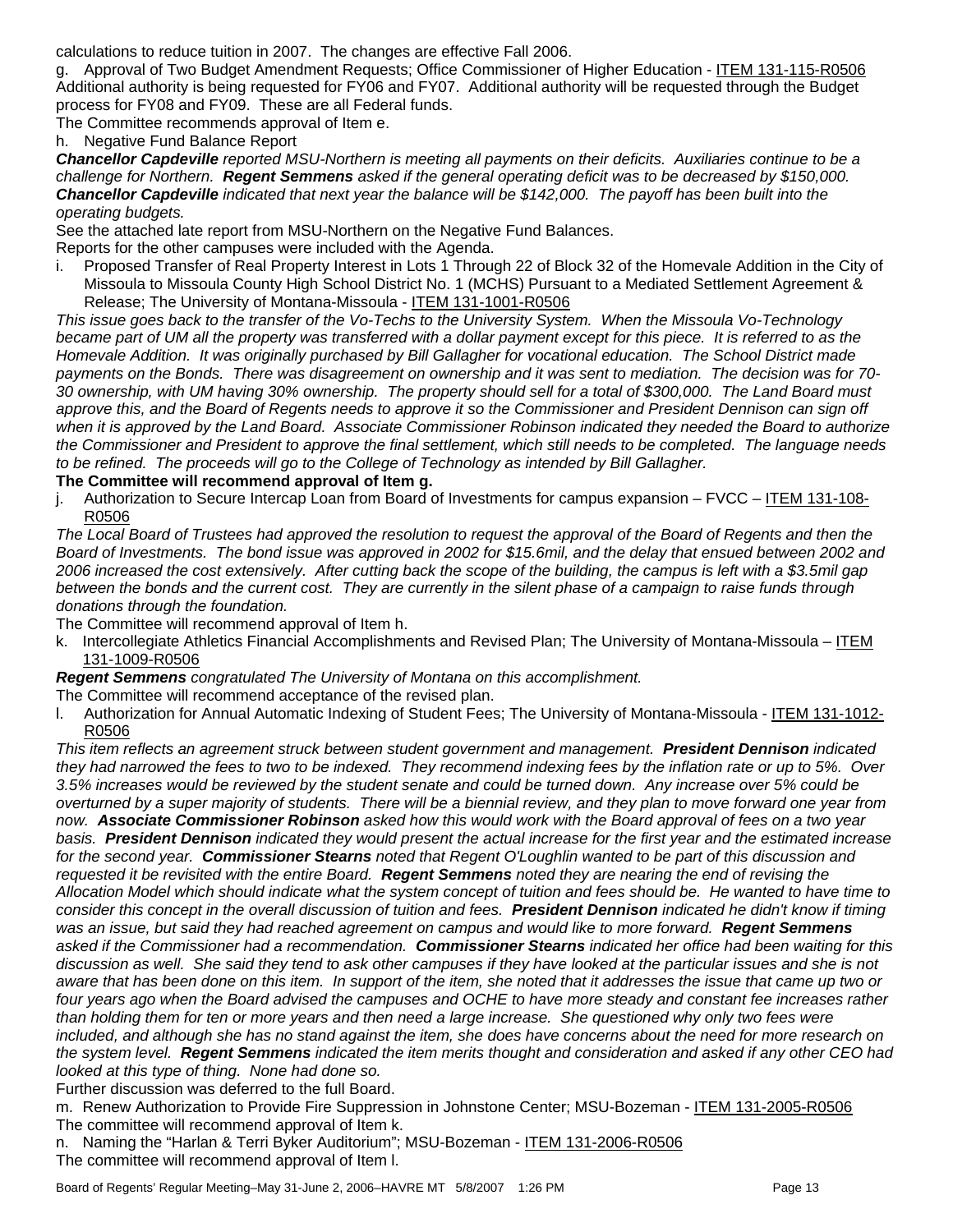o. Series K 2006 Facilities Revenue Refunding Bond Issue; MSU - ITEM 131-2007-R0506

Item m. was deferred to the full Board the following day to allow Bond Counsel to be present for discussion.

p. Adoption of a Definition of "Academic Buildings"; MSU - ITEM 131-2010-R0506

*Associate Commissioner Mick Robinson indicated this item was for clarification on the issue of O&M on academic buildings. President Gamble said he believes the State should cover O&M for any state building regardless of the source of funding to build. Associate Commissioner Robinson asked that no one take a position on this today but have*  the discussion and reference the cash funded on HB 5 which indicates OCHE should work with the Budget Office, the *Legislature, and A&E to reach agreement on what is to be presented to the Legislature. He recommended adding the issue of O&M to the discussion. Some buildings that were moved forward by the Board outside the Legislative process always had the statement that O&M would not be covered with State funds. These are touchy issues and it reaches back to the earlier decision to use indirects for these costs. Associate Commissioner Robinson preferred that no action*  would be taken that would be a line in the sand. The ambiguity relates solely to academic buildings and the Legislature *has said in HB 5 that O&M needs to be covered for academic buildings. He wants the MUS to be in line with other state agencies and get this straightened out. Regent Barrett asked if adoption of this item would apply retroactively and Ms. Pam Joehler indicated it would apply to buildings approved in the last Legislative Session, with a couple changes in previously approved buildings, and in the future. The balance would be dealt with down the road. In answer to Commissioner Stearns, Mr. Craig Roloff reported he had started working on this the first week of January and they did work with UM. They shared the item at the system level at the end of January. Mr. Roloff indicated they were presenting the item to the Board at this meeting to move it from behind the scenes to the forefront. He said they did not expect immediate endorsement. Further, the campuses were aware there was a meeting called between the Executive,*  Legislative, and MUS and they were pleased about it. However, they hope to be participants in future meetings. Mr. *Roloff expressed the hope that both the State and the System would use reason in developing this. Regent Semmens indicated he hoped there would be no sides taken in the issue, but rather full collaboration. He said the key research campuses need to be at the table. A recommendation needs to be available to the board at the November meeting in order to have it ready for the Legislative session. It was noted that all research buildings are built with non-state funds, and a handful of academic buildings are built with non-state funds. Chancellor Gilmore reported that nationally, research is not considered separate from academia. The group will get together and continue to work on this issue.*

Following a 15 minute break, the Committee reconvened at 3:30 p.m.

Business Process Redesign Incentive Payments; MSU-Bozeman - ITEM 131-2011-R0506

*Mr. Craig Roloff explained that all four campuses and the three agencies were engaged in the review of all business*  processes under the umbrella of Administration and Finance. The objective was to establish a database of one set of *data elements and one set of standard processes that would be shared by all entries at MSU. This was a three phase project: the first phase will be complete at the end of June, the second at the end of December or early January, and the third will be complete next academic year. There are ten teams doing an incredible amount of work, and the campus*  wants to recognize their efforts with some form of award. That is the purpose of this incentive bonus plan for all of the team members as described in the document. If they accomplish all the goals on time, then members could received a *bonus up to \$350. Mr. Kevin McRae reviewed the item and found no problems, and indicated it was consistent with the strategic pay policy of the System. Regent Barrett asked why this was only being done on one side of the system. President Dennison said it would be good sense to have a system wide committee. He noted they had done it several years ago at UM for the Data warehouse project, and had hundreds of thousands of dollars in savings. Regent Semmens said he hopes this is considered by other campuses to show best practices.*  The Committee will recommend approval of Item o.

Board of Regents Policy 940.13 Tuition Waivers: Montana University System

*Associate Commissioner Mick Robinson referred the group to # 7 of the mandatory tuition waivers. He noted it still needs added language. Part 8 is discretionary waivers. Two percent of the dollar amount limits is allowed for out of state waivers. Part 9 a. is Financial Need, and he requested direction from the Board on some issues such as need-based versus merit based aid. By nature, some will be merit based, but they have included language in the original policy that requires a need. He asked if the Board believed that was appropriate, or if it should include financial need whenever possible. The bottom line for waivers in 2001 was short of \$10mil and in 2006 had grown to \$21mil. Those increases are paid by increased tuition costs. There will be a significant increase in the High School Honors Scholarship as it phases in. Most waivers fall under the mandatory category. Mr. Doug Kaercher spoke about the Boys and Girls Club which targets the most disadvantaged youths from the ages of 5 to 18 years and on the reservations. He reported that Wyoming now gives a full tuition waiver for the Youth of the Year, and Colorado gives one full waiver and a \$5000 scholarship for the club Youth of the Year. Mr. Cole Hornan, Youth of the Year received a \$5000 scholarship, and he reported that the Club had given him speaking skills, and the scholarship had changed his life. After one year of college he is now self sufficient and his parents no longer need to support him. Mr. Kaercher requested the Board to look at this as an investment rather than a waiver. Mr. Bruce Marks noted that MGSLP had funded this particular scholarship for Mr. Hornan. Regent Barrett said he feels like a grinch when trying to differentiate between need based groups since there is more need than money available. Mr. Kaercher indicated that most organizations are generally merit based in awarding scholarships, however the Boys and Girls Clubs deal with those who have taken their boot straps and pulled themselves up. Regent Semmens said he was concerned about the sharp increase in dollar amounts, with an annual growth rate of 18%. He noted it was not in the ether but real costs that affect the overall affordability of the institution. If it had grown at 5% like the rest of the costs, tuition would be 5% lower. Fee waivers increase from increased utilization, and by virtue of limited* 

Board of Regents' Regular Meeting–May 31-June 2, 2006–HAVRE MT 5/8/2007 1:26 PM Page 14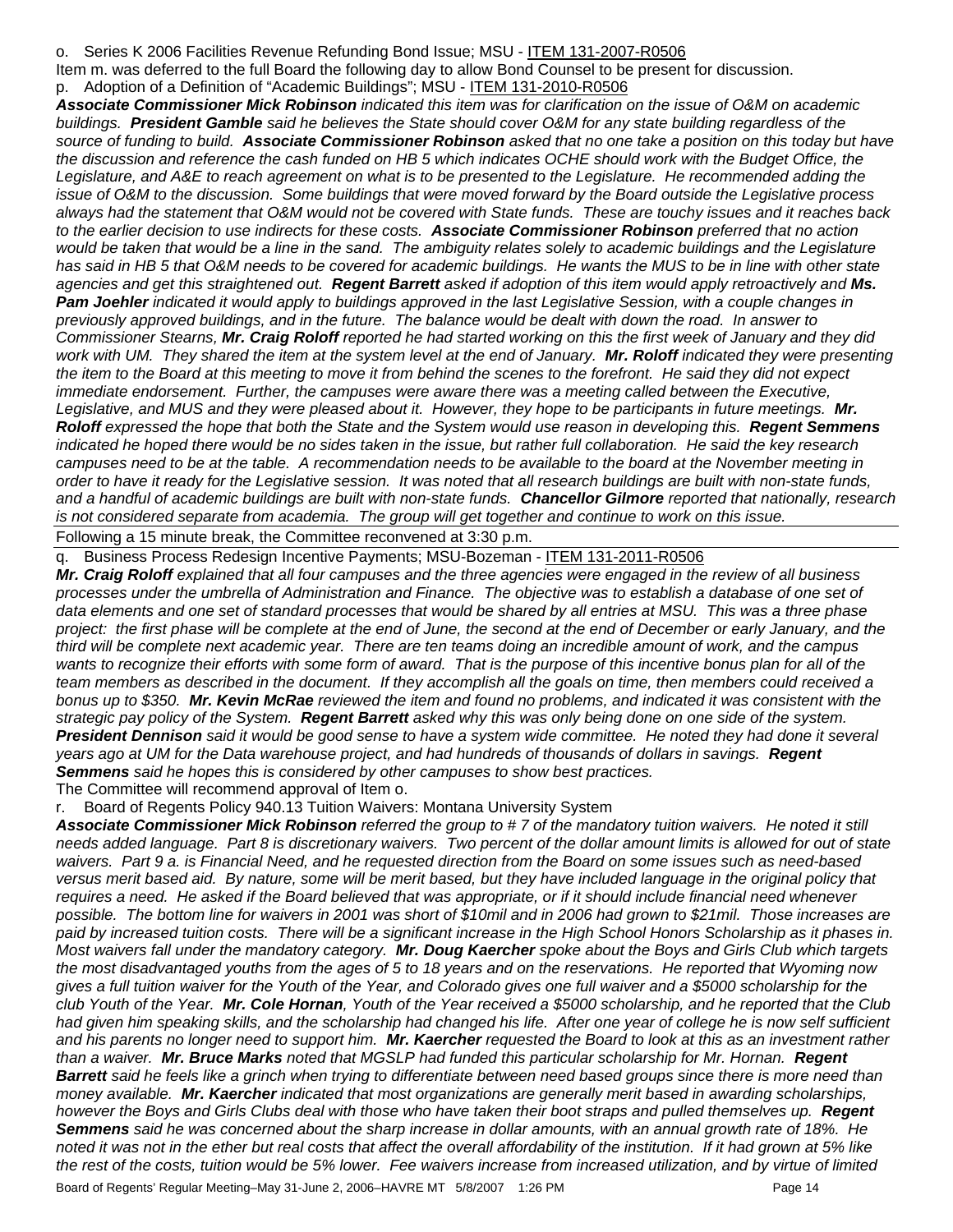*state support. If these are allowed to grow at these rates, it directly relates to the affordability for all students.* 

*Regent Semmens asked if it would be good to eliminate the Registration Fee. Commissioner Stearns indicated it should probably be left alone, but parents need to receive one bill, and not 18 discreet pieces. The System should look at folding in the costs that have been separated out. Regent Semmens said that was appropriate in order to get their arms around a more appropriate approach to tuition and fees, not that it means they are the same for all campuses. Regent Christian noted that a lot of fees aren't waived, and if they are put into tuition then those waivers increase. Regent Semmens addressed the issue of need based language and if there should be some hedge language included. His own inclination was that some are inherently need, and some inherently merit. President Dennison said they should make that provision in those that need it. His recent studies of merit with the need based element included work better than simply one way or the other. Commissioner Stearns noted there is a movement at the state and national levels to increase need based, and Montana is lower than most in that area. She believes the need based element should be included in those that logically should have it. Regent Semmens moved to partial waivers versus full waivers, and indicated he favored partial. Associate Commissioner Robinson noted there is language already in the discretionary*  waivers policy, but they want to move toward partial waivers for the mandatory waivers as well. The groups will work on this issue and make a full report at the July meeting.

*On the National Guard waiver, Regent Barrett indicated it should be partial. Regent Semmens noted they also need to get funding for this waiver. They need to go to the Legislature for funding 50% of the fee waiver (several hundred thousand dollars), and show them that unfunded fee waivers are being funded by the other students. Commissioner Stearns stated that former Associate Commissioner Sundsted had handled this waiver. The Legislature did not misunderstand that these were unfunded, but they were looking strictly at the patriotic side of it. She indicated she was not anxious to run this through the Legislature again, but would rather have the Board make a decision. They need to make accommodation to the Legislative intent with a partial waiver, and if a full waiver is to be given then the state needs to fund it. She explained that these are permissive waivers but are called mandatory because not to give them would be problematic with certain interest groups. Regent Semmens indicated this would not be resolved today, but encouraged further discussion with the full Board tomorrow and then to have something for the September meeting. His concern is not that students are undeserving, but rather the impact on tuition.* 

This item will be further discussed with the Full Board tomorrow.

s. Revision to language contained in Item 129-2801-R1105- Authorization to Establish a Mandatory Lewistown Building Fee; Montana State University-Northern - ITEM 131-2801-R0506

*This item is simply to remove the O&M paragraph from the previously approved item since it will be funded by the*  approved building fee. If the O&M issue is changed with the state, then the building fee would be reduced for the *students.* 

The Committee will recommend approval of this item.

t. OTO Appropriations - ITEM 131-113-R0506

It was the general consensus that before any of these initiatives would be funded, the core needs must be fully funded. The Deferred Maintenance for the Community Colleges was added to the Initiatives.

u. Public Comment

A group of agriculture producers addressed the research needs and financial difficulties of their industries.

The Committee adjourned at 5:20 p.m.

#### **END BUDGET AND AUDIT OVERSIGHT COMMITTEE**

#### **MINUTES**

#### **THE ACADEMIC & STUDENT AFFAIRS COMMITTEE**

Regent Lynn Hamilton, Committee chair, called the meeting to order at 1:00 p.m.

I. Roll Call.

All committee members were present.

II. Review and adoption of the agenda.

Regent O'Loughlin moved to adopt the agenda. Motion carried.

III. Approval of the minutes from the March 1, 2006, meeting of the Committee.

Regent Taylor moved to approve the minutes. Motion carried.

IV. Portion of the Meeting Devoted to Topics of Concern to Both Academic and Student Affairs Officers.

a. Discussion of the Board of Regents' Strategic Plan

*Commissioner Sheila Stearns noted that the Strategic Plan has been under development for over a year. Certain portions of the Plan are being presented to each of the Board committees for guidance today, prior to the full Board meeting tomorrow. Commissioner Stearns, Associate Commissioner Dave Gibson, and Director of Institutional Information and Research Tyler Trevor answered questions regarding each of the four goals the Academic and Student Affairs Committee was asked to consider.* 

*Goal 1.4.2 Outreach to top-achieving students. There was considerable discussion about this goal, including the reduced number of students taking the ACT last year, the relationship of this goal to P-20 work, and the significance of the "top 10%" in high school classes that vary widely in size. The Committee supported this goal, but asked for increased clarification and monitoring.*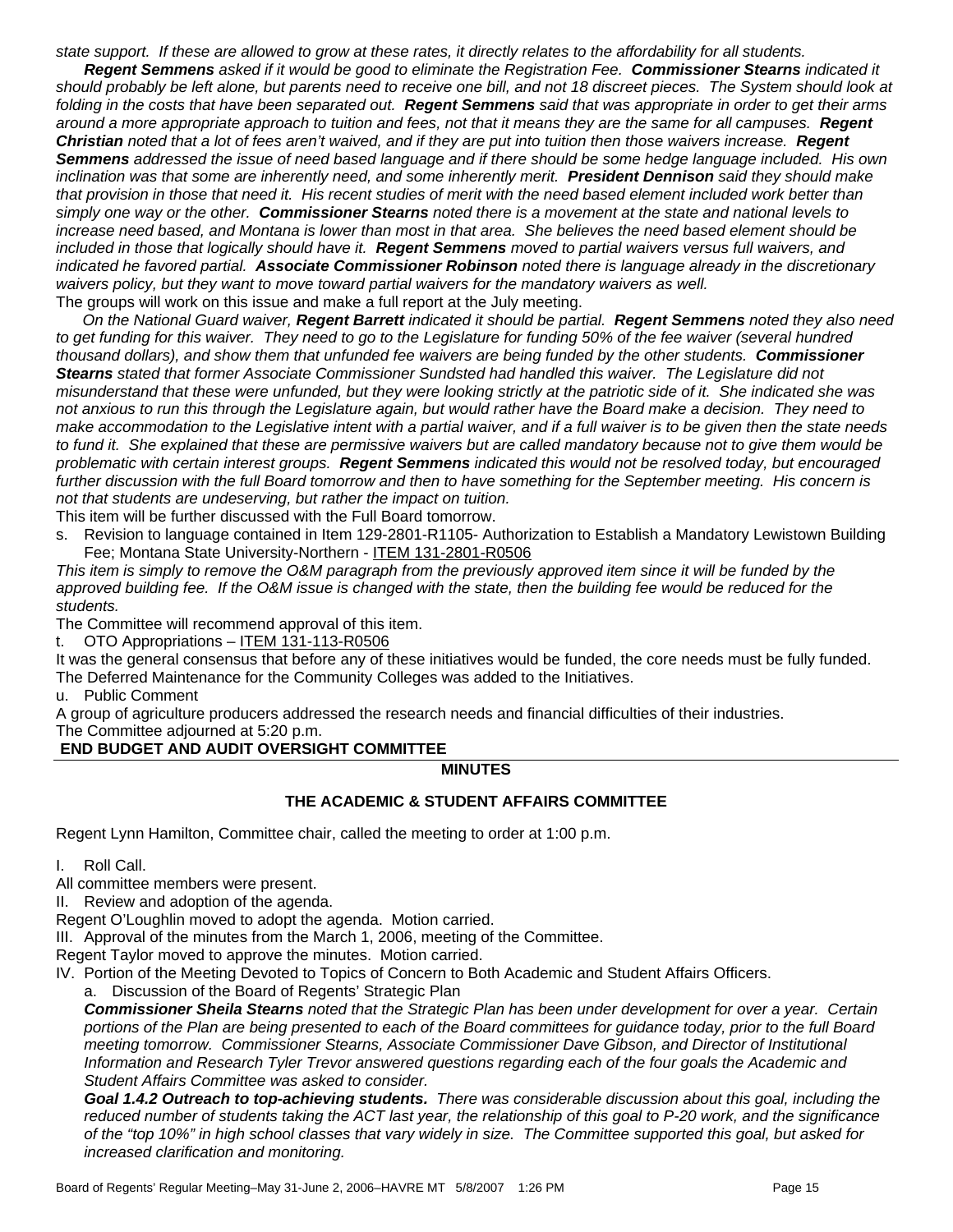*Goal 1.4.3 Increase AP/dual-enrollment participation. Regent Hamilton said that higher education is too dependent on K-12 cooperation to be able to set target numbers for increasing AP testing, but thinks it is important to make this information part of our data system and to monitor progress. The Committee is comfortable with the 06/07 goals.* 

*Goal 1.5.2 Expand non-traditional programs. This goal will be modified prior to the full Board meeting to define non-traditional students (in accordance with the IPEDS definition), and to increase the number of non-traditional students served, regardless of delivery method.* 

*Goal 3.2.3 Improve transferability. These goals are intended to measure progress on the transfer goals adopted in March 2006. Regent Hamilton asked to refine and reorganize the seven items into strategies and measurable goals.*  b. Discussion of Distance Education

*Director of Distance Learning Business Development Dr. Tom Gibson gave an overview of the distance education work to date, identified issues that still need to be addressed, and then invited questions.* 

*Regent Hamilton asked if campuses offer online courses to generate additional revenue. Associate Commissioner Dave Gibson said that this is a problem that needs to be addressed, especially since students can pay more for online courses on certain campuses. At others (MSU-Great Falls), students pay the same fees regardless of delivery method. Tuition and fee structures for distance learning need to be standardized throughout the system, and need to be competitive in the marketplace.* 

*In response to a question about a common platform, Tom replied that students don't see it as issue. However, there could be system-wide cost savings if all campuses are using the same platform—both in terms of license fees and training costs. Beth Krueger noted that a common platform feeding into Banner may not work for the community colleges since they don't use Banner.* 

*Dave Gibson noted that creating the online portal for delivering the MUS Core general education courses will be a huge step. It will create a structure for providing student services system-wide. Once the structure is in place, transferability can be addressed.* 

c. Discussion of Emergency Preparedness

*Disaster Mitigation Coordinator Lowell Goetting reviewed the history of the MUS Disaster Preparedness Survey. The current revision follows a logical sequence of events from pre-disaster mitigation, to disaster response and recovery, and finally post-disaster restoration. A FEMA grant is funding plan development for eight MUS campuses, and may provide implementation funds when the plans are approved by FEMA. In response to a question regarding the national pandemic conversation, Lowell responded that this planning encompasses both natural and manmade disasters.* 

d. Discussion of Policy 940.29, tuition for post-baccalaureate students.

*At the March meeting, the Academic and Student Affairs Committee asked what the fiscal impact would be across the four-year campuses if the post-baccalaureate tuition policy was repealed. Associate Commissioner Mick Robinson provided the campuses with a methodology, and the resulting estimated loss in revenue ranged from \$12,800 to \$240,000 annually.* 

*The Committee had many questions and concerns about the policy including post-bacc vs. graduate tuition rates, the importance of life-long learning balanced against fiscal concerns, workforce needs vs. enrichment, and the intent of the original policy. Deputy Commissioner Barber said that he thinks this policy is the last remnant of a time when*  the Board was trying to increase efficiency and help students move through a degree program quickly by setting credit *caps and encouraging campuses to establish four-year graduation programs.* 

*Regent Hamilton asked the Chief Academic Officers to consider phasing-in the elimination of the super-tuition or eliminating it for programs that are important to Montana's workforce needs, like teacher education. She and Regent Foster also requested data regarding the students who are currently being charged the post-baccalaureate tuition rate.* 

V. Portion of Meeting Devoted to Topics of Concern to Chief Academic Officers.

a. Level I memorandum.

*Deputy Commissioner Barber noted the large number of programs that have been terminated recently. The Program Review policy that the Board adopted last year provides a mechanism for continuing to eliminate obsolete programs. The Committee had no questions or concerns about the memorandum.* 

b. Level II items.

1. Action: ITEM 130-301-R0306: Certificates of Applied Science, Flathead Valley Community College. *Deputy Commissioner Barber recommended an accelerated process for campuses changing program names from Certificate to Certificate of Applied Science. Flathead Valley Community College is the first campus to make this change to its certificate programs. This item will be forwarded to the full Board with a recommendation for approval.* 

2. Action: ITEM 130-2851-R0306: A.A.S. degree in Radiologic Technology, MSU-Great Falls College of Technology.

*Questions and concerns regarding program duplication, the break-even point, and the proposed number of credits were expressed. The Committee decided not to recommend the program to the full Board for approval until 1) the total number of credits in the program complied with Board policy and 2) the campus explored collaboration with existing radiologic tech programs in the Montana University System.* 

3. Action: ITEM 130-2852-R0306: Certificate of Practical Nursing, MSU-Great Falls College of Technology.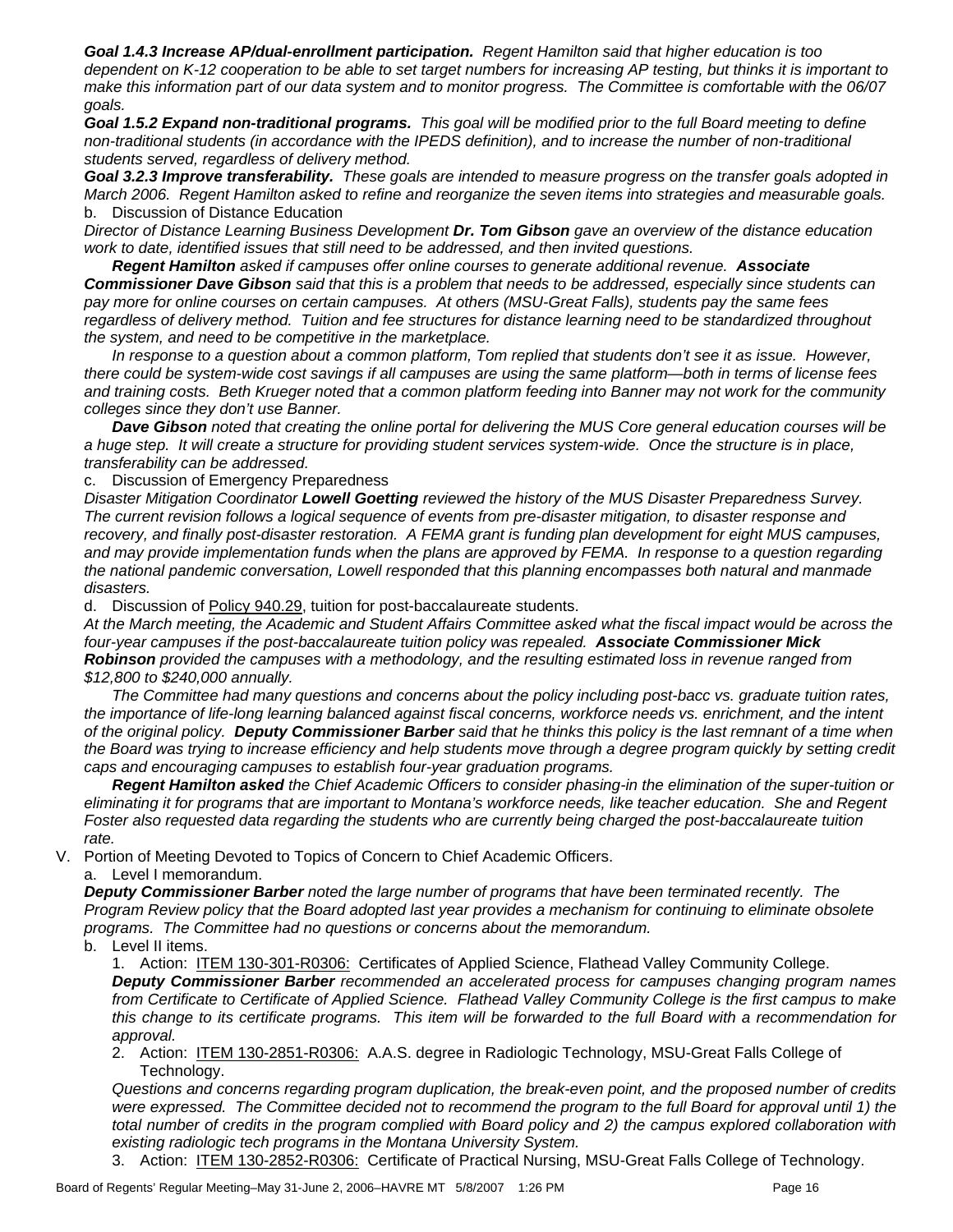4. Action: ITEM 130-2804-R0306: Civil Engineering Technology program in Great Falls, MSU-Northern. **Regent Foster** asked about program duplication. MSU-Bozeman offers a Civil Engineering degree, but this is

different from the Civil Engineering Technology degree that is proposed.

5. Action: ITEM 130-1018-R0306: Irish Studies minor, UM-Missoula.

6. Action: ITEM 130-1503-R0306: Bachelor and Master's degree in Electrical Engineering, Montana Tech.

*Dan Trudnowski and Susan Patton answered questions regarding transferability. This is generally not an issue because engineering accreditation is so strict. The issue of program duplication was raised regarding this proposal, too. Dave Dooley said that they have been in conversation with Montana Tech as the program developed. He doesn't think this change will impact their long-standing engineering programs, and Montana Tech's rationale regarding producing a better result for students is sound. Dave appreciated the spirit of cooperation that the Board fosters here in Montana.* 

*By consensus, action items 3-6 will be forwarded to the full Board with a recommendation for approval.* 

c. Action: ITEM 131-101-R0506: Additional revisions to the model nursing curriculum.

*Deputy Commissioner Barber commented that the numerous nursing pathways that we have in Montana make for a complicated set of Operational Rules. These rules are primarily intended for use by nursing program advisors, and something more user-friendly will be developed for students.* 

*MSU-Bozeman nursing staff are working on an articulation agreement for students who have completed the new model and wish to enter the MSU- Bozeman BSN program.* 

*Nursing directors throughout the state have concerns regarding the impact of the new model curriculum. One concern is that the curriculum is very rigorous, and retention might become a problem. Another is that the number of LPNs being produced could decrease significantly. Both of these concerns will need to be assessed over time.* 

d. Review the Scope of the University of Montana-Missoula Paleontology Center and an associated Fort Peck Field Station.

*Regent Barrett asked for further discussion and review of the scope of the Center to ensure that assurances made when the Board approved the program are being honored. Dr. George Stanley, the Center director, reiterated that his primary interest is invertebrate paleontology. However, it's virtually impossible to avoid dinosaurs when at Fort Peck, so Dr. Stanley works collaboratively with Jack Horner at MSU-Bozeman and has dinosaurs on loan to him. Dave Dooley agreed that this is a synergistic research relationship between the campuses.* 

VI. Announcements.

a. Delay in Flathead Valley's LPN nursing program.

FVCC will take their proposal to the Board of Nursing in July, and expects to bring it to the Board of Regents in September.

b. Academic administrative changes at UM-Western.

UM-Western is recruiting for an Assistant Provost for Accreditation, Assessment, and Academic Affairs.

VII. Other business.

*There was none.* 

VIII. Public comment.

No additional comments were offered

The meeting adjourned at 4:30 p.m.

*Submitted by Cathy Doyle* 

**END ACADEMIC/STUDENT AFFAIRS COMMITTEE**

# **MINUTES**

# **STAFF AND COMPENSATION COMMITTEE MEETING**

I. Approval of minutes of the March 2, 2006 committee meeting

# **Committee Minutes were approved as amended.**

a. ITEM 131-116-R0506 – Revisions to BOR Policies 711.1 & 711.2 *(Employment contracts and pay guidelines for nonfaculty administrators and professionals)* The BOR through this proposed policy delegates to the Commissioner of Higher Education the authority to approve employment contracts and pay adjustments in accordance with approved pay guidelines.

*Mr. Kevin McRae reviewed the changes to these policies. Regent Barrett believes this is the right thing to do, because no normal group has direct line responsibility for over 2000 individuals. Regent Semmens noted they had worked for months and the changes are good from both the management and governance standpoints. He asked if the Board also*  wanted to delegate in the same manner individual faculty contracts. It was noted that the Board now approves bargaining *contracts which cover the vast majority of faculty.* 

b. Discussion of contract approval procedures for head coaches.

*Mr. Kevin McRae explained the rationale for maintaining the status quo on coaches' contracts. Needs are not universal for all campuses, however some campuses have indicated they face increasing market factors unique to coaches. Although not favored, multi-year contracts seem to be needed now, and the attached survey shows they are overwhelmingly used for coaches and sometimes for presidents.* 

c. Discussion of CUPA salary survey (*College and University Professionals Association for Human Resources)*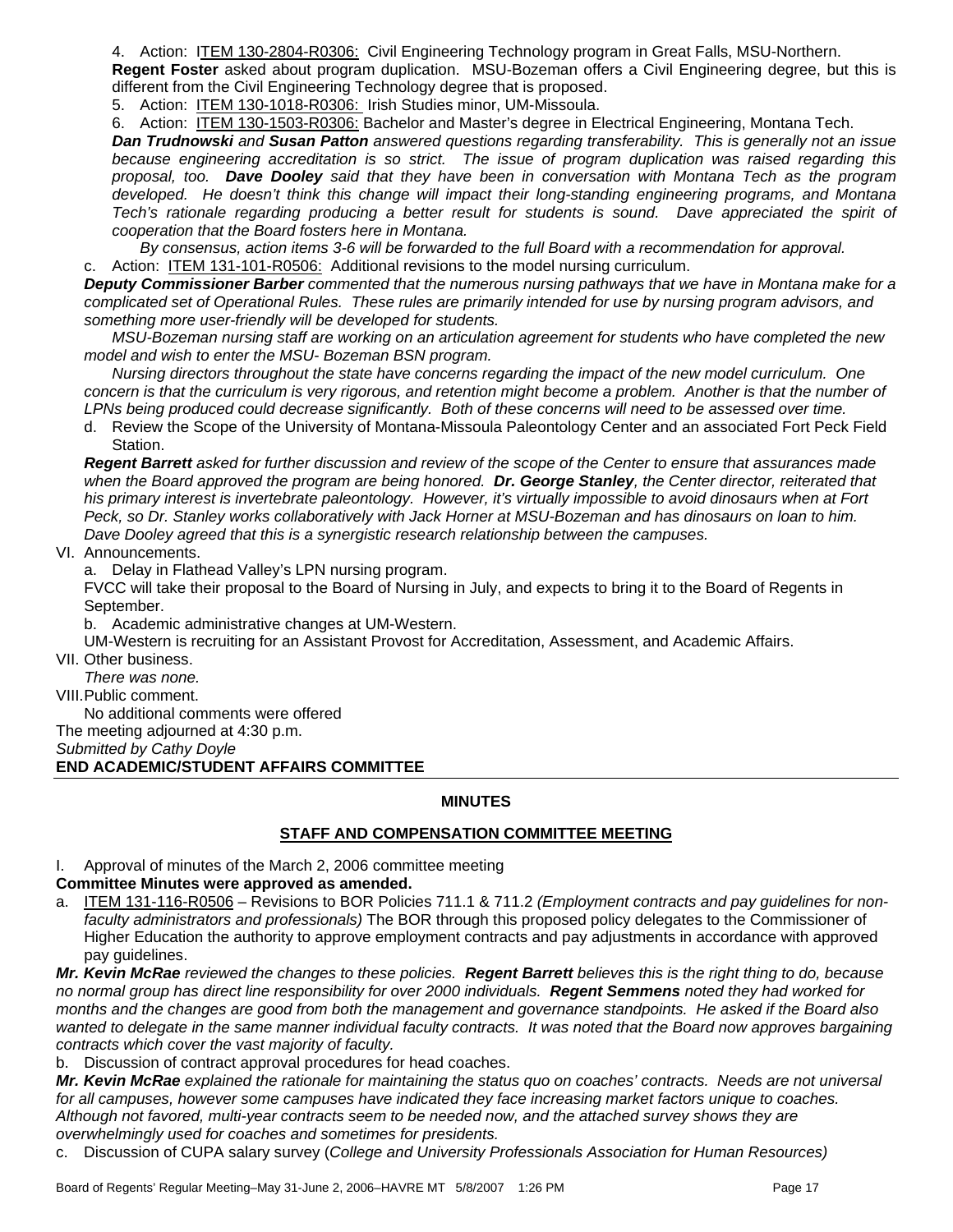#### See attached **CUPA survey** comparison.

d. ITEM 131-111-R0506 – Revision to BOR Policy 804.1 *(Authorization of administrative positions for the self-insured group insurance plan)* The proposed revision would increase by .5 (one-half) the number of full-time equivalent positions authorized to the Commissioner of Higher Education for administration of the self-insured group insurance plan. The current authorization is 3.5 full-time employees (the proposal authorizes up to 4.0 positions).

*Mr. Kevin McRae explained the need for additional help in this area is due to the decision not to drop retirees from the plan.* 

#### **The Committee recommends approval of Item d.**

e. Discussion of titles for the chief executive officers of the two "stand-alone" Colleges of Technology in Great Falls and Helena. A change from the current title of Dean to the title of Chancellor is under consideration.

*This item will be discussed by the full board tomorrow and more fully at the July meeting. Commissioner Stearns requested that the campus CEOs present their ideas to her in writing.* 

II. Public Comment

There was no public comment.

The Staff and Compensation Committee adjourned at 6:25 p.m.

# **END STAFF AND COMPENSATION COMMITTEE**

#### **MINUTES**

# **WORKFORCE DEVELOPMENT COMMITTEE MEETING**

Regent Foster called the meeting to order at 4:47 pm.

- I. ROLL CALL
	- Regents Foster, Hamilton, and Taylor were present.

II. APPROVAL OF THE MINUTES

#### **Regent Hamilton moved to adopt the Minutes from the March, 2006 meeting. Motion carried.**

- a. Update on the Healthcare Advisory Group and data team
	- 1. *Dick Brown, Montana Hospital Association updated the committee on the progress of the Healthcare Advisory Group and requested the Board's continued support of the advisory group and for the ad hoc data group also created.*
	- 2. The committee needs: a common definition of missions and a common standard throughout the state. The group will address how to get a high enough quality and quantity of Montana's needed healthcare workforce and investigate Montana's capacity to meet the workforce needs.
- b. Discussion of integrated student/workforce data project
	- 1. The following data needs to be researched: number of graduates, curriculums, number of population working currently, geographic distribution, institutional capacity, vacancies and openings, and projected workforce needs and demands.
- c. Update on activities of the State Workforce Investment Board, including initiatives for healthcare workers and apprenticeship programs.
	- 1. Three subcommittees have been appointed to work on the following issues identified to assist the state in developing a career cluster model of instruction that links secondary and postsecondary curriculum:
		- $\checkmark$  State Level Leadership
		- $\checkmark$  Career Pathways and Framework
		- $\checkmark$  Professional Development
		- *Dr. Parisot told the group OPI also has a cluster segment included in their high school reform effort.*
	- 2. The Apprenticeship Advisory Committee under the State Workforce Investment Board has been formed, with members representing business, education, and labor. Because of the success of the work MSU-Northern has done with apprenticeship programs and working with Montana Department of Labor and Industry, the committee has drafted a Memorandum of Agreement that would outline a process based on the MSU Northern model for developing apprenticeable programs that collaborate with education. This will ensure state-wide consistency in terms of curriculum, program approval, and credit equivalency. The MOU will be brought to the Board of Regents for review and approval.
	- 3. *Dr. Parisot said the Governor's Office and Department of Labor and Industry requested the SWIB Economic Development Business Retention Committee evaluate the healthcare staffing shortages and then recommended SWIB develop a Healthcare Workforce Committee, which will look at the issues in preparation for the legislative session and will bring forth recommendations to the governor and the Board of Regents.*

d. Update on WIRED grant – Recently held the official kick-off in Billings. *Dr. Parisot addressed the funds from the WIRED grant that will be managed in OCHE. She said they already have a career pathways model that shows how it can work, including developing cluster hubs.* 

- *Dr. Parisot made the following points regarding the WIRED grant:*
- 1. Need for standardized technical curriculum
- 2. Use of distance education as a delivery mechanism
- 3. Development of a pipeline of workers
- 4. Development of Entrepreneurship education